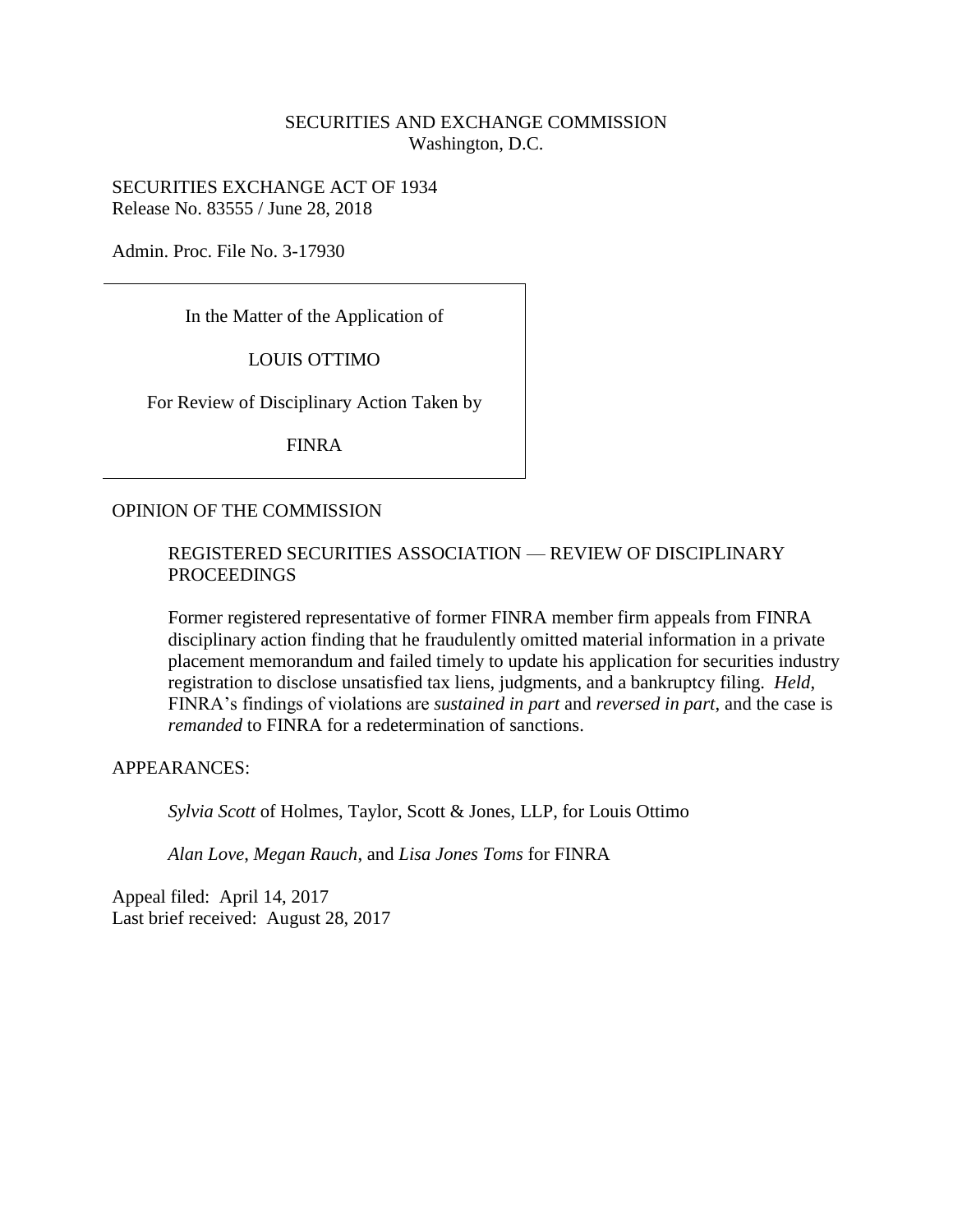Louis Ottimo, a former registered representative with EKN Financial Services Inc. ("EKN"), a former FINRA member firm,  $\frac{1}{2}$  seeks review of a FINRA disciplinary action finding that he fraudulently omitted information from his biography in a private placement memorandum (the "PPM") in violation of Section 10(b) of the Securities Exchange Act of 1934, Rule 10b-5 thereunder, and FINRA Rules 2020 and 2010. FINRA also found that Ottimo failed timely and accurately to update his Uniform Application for Securities Industry Registration or Transfer ("Form U4") to reflect unsatisfied tax liens, judgments, and a bankruptcy filing in violation of FINRA Rules 1122 and 2010, NASD IM-1000-1, and Article V, Section 2(c) of FINRA's By-Laws. For the fraud violations, FINRA imposed a bar. For the Form U4 violations, FINRA assessed—but in light of the bar did not impose—a \$25,000 fine and a two-year suspension in all capacities. FINRA also found that Ottimo's misconduct was willful and that he was statutorily disqualified from association with a FINRA member firm as a result.

We affirm FINRA's finding of the Form U4 violations, which Ottimo does not challenge, and affirm in part its findings of fraud as to the PPM. But part of FINRA's fraud findings is not supported by the record. Accordingly, we remand for FINRA to reassess the sanctions.

### **I. Background**

Ottimo entered the securities industry in 1995 and worked for several FINRA member firms before joining EKN. In 2001, also before joining EKN, Ottimo founded Wheatley Capital Corporation and served as its president. Wheatley handled back-office and related administrative operations for EKN, which was co-owned by Ottimo's father. In 2006, Ottimo co-founded Jet One Jets, Inc., which brokered chartered airline flights. Ottimo served as Jet One Jets's CEO and oversaw all financial aspects of the company. Both Wheatley and Jet One Jets ceased operations in 2008, the same year Ottimo joined EKN.

#### **A. Ottimo did not properly report seven unsatisfied tax liens, six unsatisfied civil judgments, and a bankruptcy filing on his Form U4.**

When Ottimo joined EKN—after a period of not being associated with a FINRA member firm—he was required to file a Form U4, which is used to register associated persons of FINRA member firms. FINRA rules required Ottimo to keep his Form U4 "current at all times," which meant he had to update his Form U4 within 30 days of "learning of the facts or circumstances giving rise to" the need to amend the form. $2$  Question 14.M of Form U4 asks whether an associated person has any unsatisfied judgments or liens, and question 14.K asks whether an associated person, or an organization that one has exercised control over, has filed a bankruptcy petition within the past 10 years. After joining EKN, Ottimo repeatedly failed to timely and accurately report (or, in some cases, report at all) information on his Form U4 related to seven unsatisfied tax liens, six unsatisfied civil judgments, and a bankruptcy filing.

 $\frac{1}{1}$ FINRA expelled EKN in October 2012. Ottimo is not currently associated with a FINRA member.

<sup>2</sup> FINRA By-Laws Article V, Section 2(c).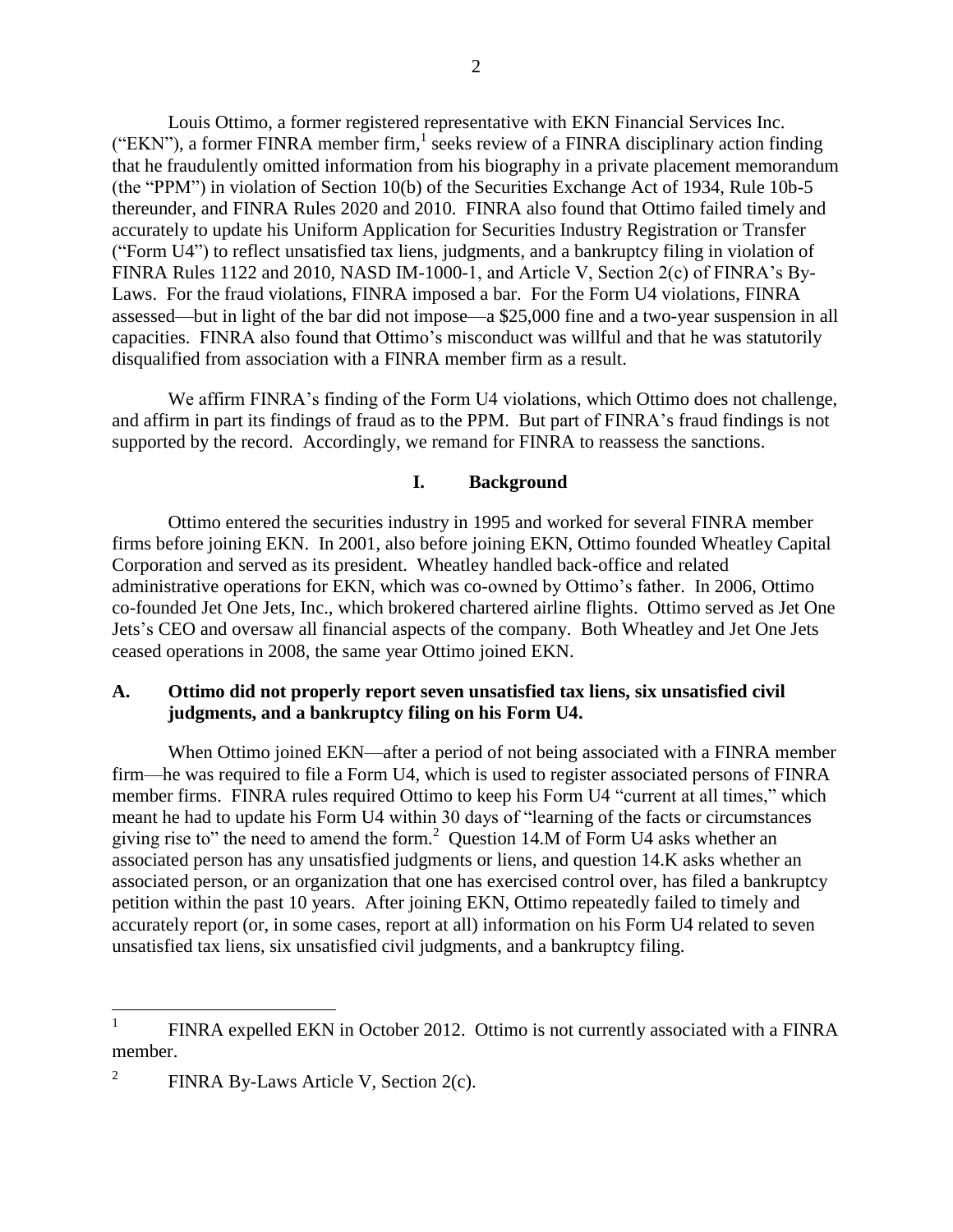#### **1. Ottimo did not timely amend his Form U4 to report seven unsatisfied tax liens.**

In 2010 and 2011, the Internal Revenue Service and the New York State Department of Taxation and Finance issued seven tax liens against Ottimo. Between January 2010 and November 2010, the IRS notified Ottimo of five unsatisfied tax liens totaling over \$160,000 for his failure to pay personal income taxes for the years 2005 through 2009. In April 2010 and June 2011, New York notified Ottimo of two unsatisfied tax liens totaling over \$30,000 for his failure to pay state personal income taxes for the years 2006, 2008, and 2009. Ottimo did not report the first five tax liens issued between January 2010 and April 2010 on his Form U4 until September 2010—well after the 30-day time limit in FINRA's rules. Further, Ottimo did not report an IRS tax lien issued in November 2010, on his Form U4 until June 2011, and he did not report another tax lien that New York issued in June 2011, until April 2012. Although Ottimo acknowledged during the FINRA hearing that he knew FINRA required him to update his Form U4 within 30 days of receiving notice of a tax lien, he failed to do so in these seven instances.

## **2. Ottimo did not timely and accurately amend his Form U4 to report six unsatisfied civil judgments.**

Between March 2008 and April 2010, six civil judgments were entered against Ottimo:

- On April 7, 2010, a judgment in favor of Lake Park 135 Crossways Park Drive, LLC was entered against Ottimo and others in the amount of \$300,031.81. Ottimo did not report the judgment on his Form U4 until May 19, 2011.
- On June 4, 2009, a judgment in favor of a creditor was entered against Ottimo and others in the amount of \$36,590.15. The court vacated the judgment on September 9, 2009, but Ottimo never reported the unsatisfied judgment on his Form U4 despite amending the form four times between June and August 2009.<sup>3</sup>
- On March 9, 2009, a judgment in favor of Hamilton Equity Group, LLC was entered against Ottimo and another party in the amount of \$108,832.94. Ottimo satisfied the Hamilton Equity Group judgment over a year later on May 17, 2010, but he never reported the judgment while it was unsatisfied on his Form U4.
- On December 18, 2008, a default judgment in favor of Stairworld Inc. was entered against Ottimo in the amount of \$6,791.40. A copy of the judgment was sent to Ottimo no later than January 13, 2009. Ottimo did not report the judgment on his Form U4 until March 28, 2011—over two years later and after filing 19 amendments to his Form U4.

<sup>3</sup> Form U4 requires that unsatisfied judgments be disclosed within 30 days and does "not exempt a matter that is on appeal from the reporting requirement." *Dep't of Enforcement v. Shino*, Disciplinary Proceeding No. E3A20050037-02, 2009 WL 3565800, at \*5 (Sept. 22, 2009).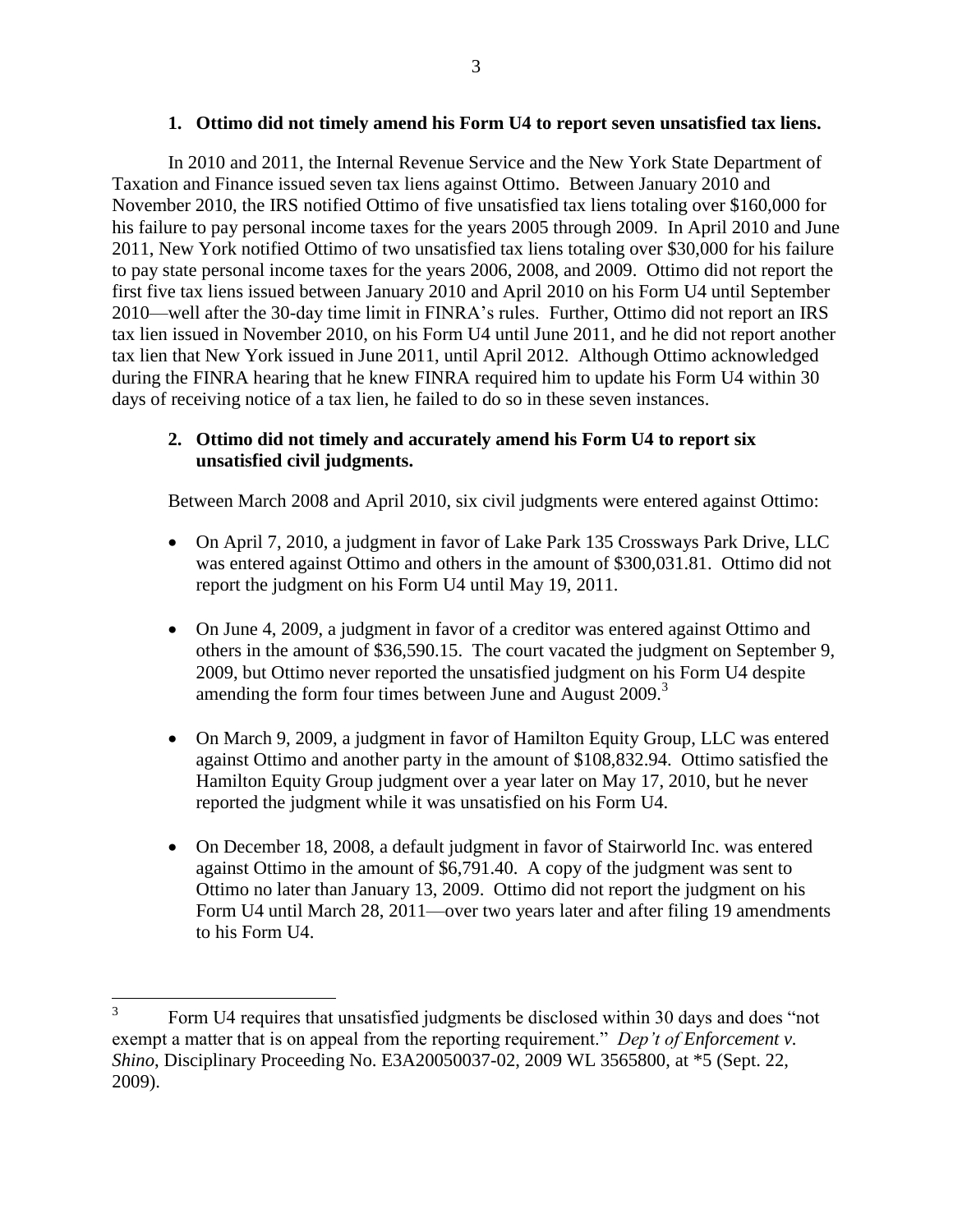On March 3, 2008, Shelvin Plaza Associates, LLC obtained a judgment against Ottimo and others holding them jointly and severally liable for \$161,740.73 of unpaid rent. Although Ottimo reported the judgment on his initial Form U4 after joining EKN, he inaccurately reported the amount as \$70,240.06 and the date of the judgment as November 19, 2007. On February 23, 2009, the judgment was reduced to \$81,982.66, which included a principal amount of \$70,240.06 plus interest. Ottimo did not report this new information until September 13, 2010, when he incorrectly listed the judgment as \$41,847.22 and continued to list the judgment date as November 19, 2007.

## **3. Ottimo did not timely amend his Form U4 to report Wheatley's bankruptcy.**

Wheatley filed for bankruptcy on April 27, 2010. Ottimo himself signed and submitted the bankruptcy petition, which was dismissed on August 2, 2010. Ottimo did not report the bankruptcy until April 19, 2012—after filing 22 amendments to his Form U4.<sup>4</sup>

### **B. Ottimo formed a fund and solicited investors through a PPM that omitted information about Wheatley and Jet One Jets.**

In early 2012, while working as a registered representative at EKN, Ottimo created First Secondary Market Fund LLC (the "Fund"). The Fund was a special purpose vehicle with the primary purpose of purchasing shares of Facebook Inc. in the secondary market before its initial public offering. Between March 6 and April 10, 2012, Ottimo and other EKN registered representatives sold member interests in the Fund raising \$3.76 million from 20 investors. Ottimo personally sold \$500,000 of Fund interests to two EKN clients. Ottimo also assisted in drafting a PPM to solicit interests in the Fund.

Ottimo created a separate entity, First Secondary Managers LLC ("FSM"), to manage the Fund. He owned 85% of FSM and served as its CEO. According to the PPM, FSM was authorized to use the Fund offering's net proceeds to "acquire securities of companies such as Facebook Inc., Twitter, Inc. or other privately held companies" that FSM "deem[s] to be suitable . . . in its sole discretion." Ottimo exercised this authority to purchase pre-IPO shares of Facebook. Ottimo personally received \$82,276 in management fees for managing the Fund.

According to the PPM, FSM "ha[d] the sole discretion over all decisions regarding the investments of the [Fund]." Moreover, the PPM provided that Fund investors would not be given disclosure materials regarding Fund investments because they were "relying solely on the

 $\overline{4}$ <sup>4</sup> As discussed below, Jet One Jets also filed for bankruptcy in 2010. The record does not establish whether Ottimo disclosed Jet One Jets's bankruptcy on his Form U4 and, if not, why he was not charged with the failure to do so as an additional violation.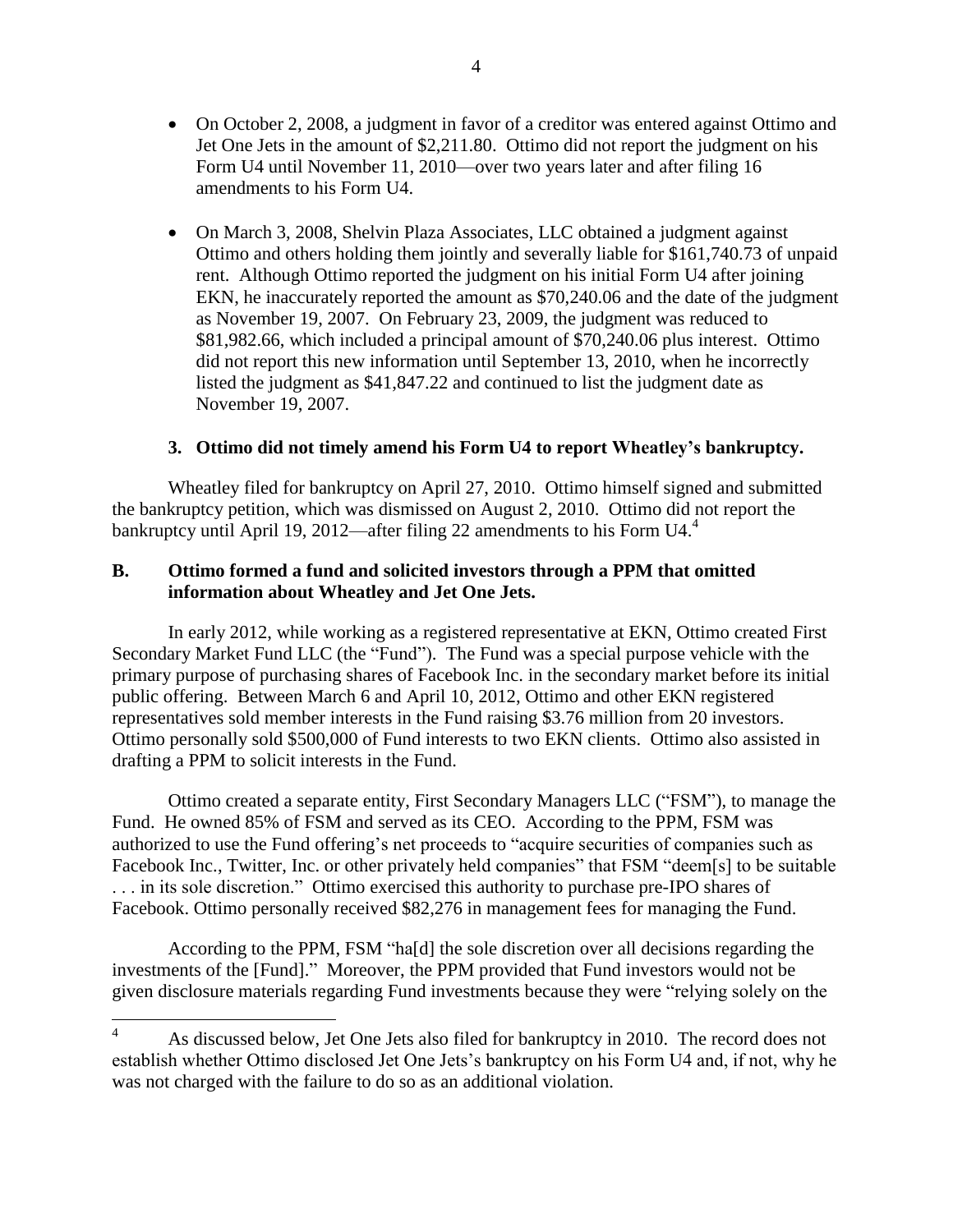investment acumen of the officers of" FSM. The PPM also identified "reliance on [FSM]" as a "significant" risk factor because FSM, in its sole discretion, could make "[a]ll decisions regarding management of the [Fund]." For this reason, and because investors could not withdraw their investment in the Fund without the prior consent of FSM, which could be "withheld for any reason or no reason," the PPM advised that "no party should make any investment in the [Fund] unless such party is willing to entrust all aspects of the [Fund's] management to" FSM.

#### **1. The PPM disclosed Ottimo's management role at Jet One Jets and Wheatley but omitted certain adverse information about those companies.**

The PPM stated that, as FSM's CEO, Ottimo was "authorized to manage [FSM] to effect the objectives and purposes of the [Fund]." It also provided information about Ottimo's background. Specifically, the PPM noted the significant roles he played in Jet One Jets and Wheatley:

Previously, Mr. Ottimo co-founded Jet One Jets in April 2006 and successfully negotiated an exclusive reseller Agreement with American Express to handle the Jet One Jets pre-paid card. Jet One Jets grew to \$18 million in revenues inside approximately 18 months. In April 2001, Mr. Ottimo founded Wheatley Capital, Inc. and was its president until 2011.

The PPM, however, included little or no information about the companies' operations or histories. For example, Jet One Jets ceased operations in the summer of 2008 and was never profitable. Ottimo conceded that ultimately "there was no profitability" for Jet One Jets and that he "lost hundreds of thousands of dollars as a result of the failure of Jet One's business." Outside investors, who contributed more than \$1 million to the venture, lost all of their principal investment. In August 2010, Jet One Jets filed for bankruptcy. The bankruptcy petition, which Ottimo signed, listed estimated company assets of less than \$50,000 and liabilities between \$100,000 and \$500,000. The PPM never disclosed any of this information.

The U.S. Department of Transportation ("DOT") also issued a consent order against Jet One Jets in March 2008. DOT alleged that Jet One Jets's website and print advertisements were misleading because they "contained statements and omissions that, when considered together, would lead the public to conclude erroneously but reasonably that [Jet One Jets was] a direct air carrier with operational control over flights." Jet One Jets settled the action without admitting or denying DOT's findings. These findings included that Jet One Jets had committed "an unfair and deceptive practice" by engaging in air transportation without appropriate authorization. The DOT ordered Jet One Jets to cease and desist from further violations and imposed a \$60,000 fine. Again, the PPM did not disclose any of this information. Ottimo testified that the company eventually paid "only . . . like I think [\$]1,500 to \$2,500." Ottimo did not explain the reason for this asserted reduction or provide supporting documentation.

Furthermore, Wheatley filed for bankruptcy in 2010. The PPM did not disclose this information. According to the bankruptcy petition, Wheatley had outstanding liabilities of nearly \$1.4 million. In a sworn affidavit submitted at the time of the 2010 bankruptcy filing, Ottimo stated that Wheatley "had no reported income or expenses" for "the past three years."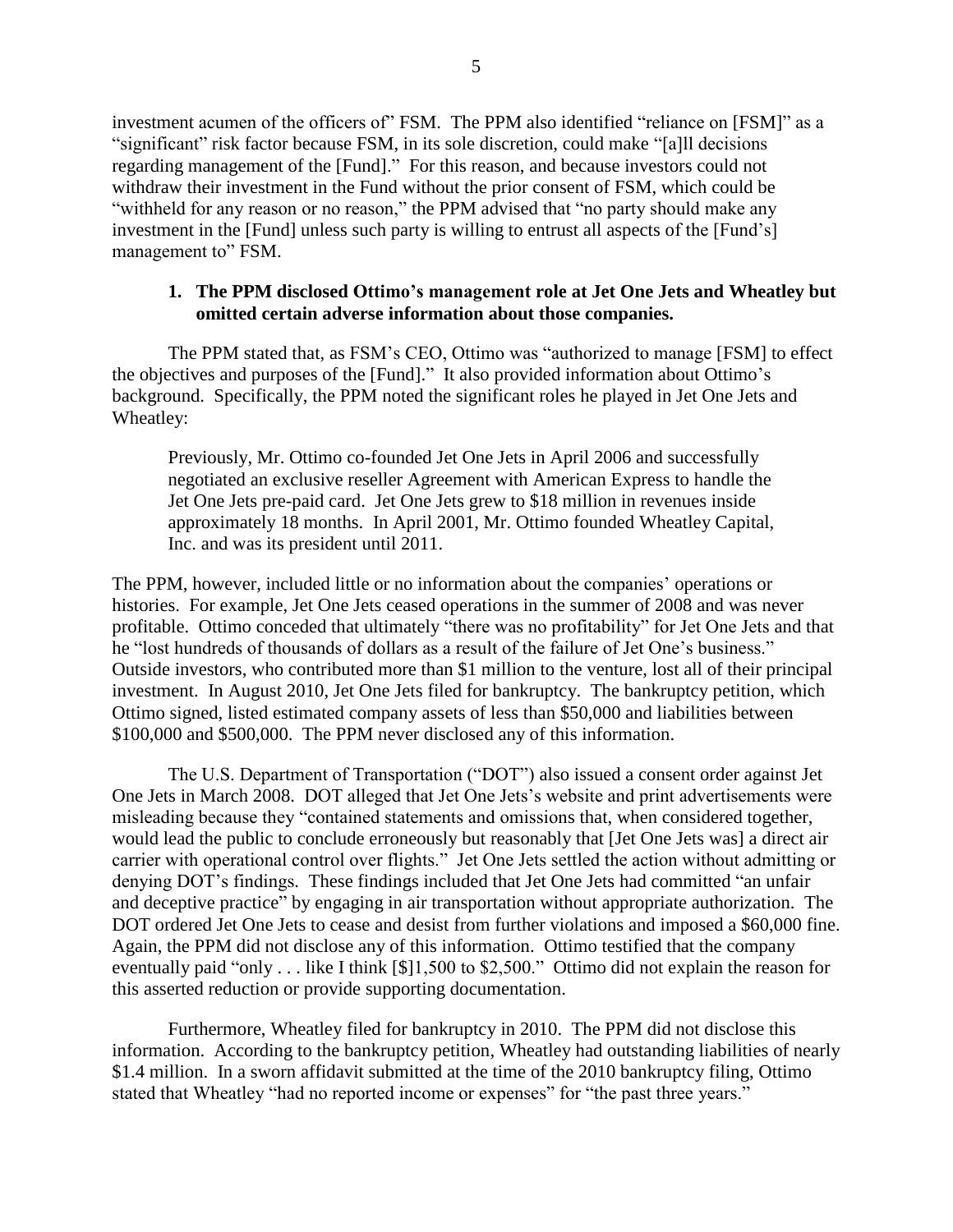Nonetheless, Ottimo testified that the bankruptcy "never hurt a creditor" and was not filed "because the company was illiquid" or "had debtors"; it was filed because Wheatley held the lease for EKN's offices and wanted to prevent EKN's eviction by its landlord. He added that the petition was filed only to "buy [EKN] time" and was voluntarily dismissed once this issue was resolved. Thus, Ottimo testified that Wheatley's bankruptcy was "not a usual bankruptcy."

#### **2. The Fund engaged legal counsel to assist in preparing the PPM.**

Around February 2012, Ottimo hired the law firm of Carter, Ledyard & Milburn, LLP ("CLM") to provide advice regarding the Fund's organization and to draft offering documents, including the Fund's PPM. CLM's retainer agreement obligated the Fund to "fully and accurately disclose to [CLM] all facts that may be relevant to the matter." As part of the PPM drafting process, CLM asked Ottimo to provide a biography. Ottimo acknowledged during the hearing that the biography was meant to provide investors information about his "management experience." Ottimo made minor modifications to a biography that he had previously used for an unrelated purpose and submitted it to CLM. CLM lawyers made a few modifications to the biography Ottimo provided, but did not materially alter the substance of the information. Ottimo reviewed the final version of his biography in the PPM before it was sent to potential investors.

Ottimo did not seek, and CLM did not provide, advice to Ottimo about what he should include in his biography. According to Ottimo, "They asked me for a bio, and I gave them a bio." Although lawyers at CLM knew, based on a review of his BrokerCheck report, that Ottimo had what CLM lawyers described as a "colorful past," there is no evidence that, at the time the PPM was drafted, the CLM lawyers knew any negative information about the companies mentioned in Ottimo's biography. Indeed, although Ottimo was required to report Wheatley's bankruptcy on his Form U4, he failed to do so until April 19, 2012, after the PPM was distributed to potential investors. Ottimo stated explicitly that he "didn't provide [CLM] with any information but the statement that appears in the biography."

## **3. Ottimo contacted Fund investors in connection with FINRA's investigation.**

In November 2012, after FINRA began its investigation, Ottimo sent a letter that CLM prepared to Fund investors. The letter told investors that FINRA had "suggested that the description of [Ottimo's] biography in [the] PPM was inadequate and should have provided investors more disclosure of [his] personal background and experience." The letter provided information about Wheatley's bankruptcy and Ottimo's tax liens and civil judgments. With regard to Jet One Jets, the letter insisted that the "PPM said nothing about the profitability of Jet One," that the revenue numbers in the PPM were correct, and that Ottimo's "successes and failures in other business, including Jet One, ha[d] no relevance" to his role with the Fund. The letter failed to mention that Jet One Jets was in fact unprofitable, had declared bankruptcy, and was subject to regulatory action by the DOT. The final page of the letter asked investors to sign and return to Ottimo this statement: "I hereby acknowledge that the additional information provided by Mr. Ottimo relating to his personal financial issues would have had no impact on my decision to invest in the [Fund] had they been disclosed as part of his biography in the PPM."

Most of the investors signed the letter, but not all. One investor who did not sign the letter testified at the hearing that the adverse information about Jet One Jets—the DOT's order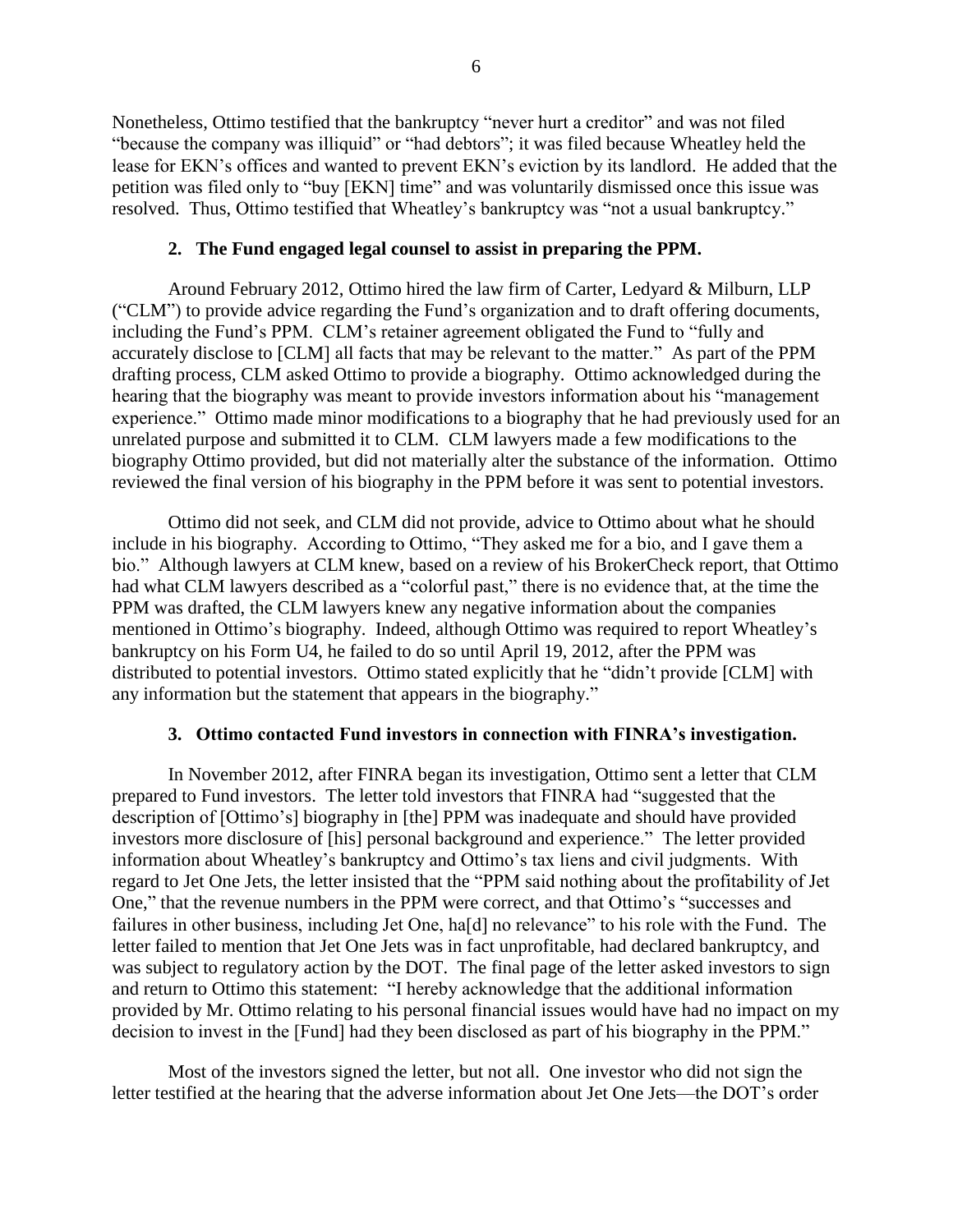"in particular"—would have "given [him] hesitation" to invest with Ottimo. This investor said that Ottimo applied pressure to sign the letter by citing his authority under the operating agreement. Ottimo told the investor that he "was not required" to release the shares under the agreement but that he would do so as a sign of "goodwill"; in return, "he was asking" the investor to "sign this paper." When another investor balked at signing the letter and asked that the shares be transferred to his account, Ottimo's associate replied, "Would you please sign [the letter] and return to me as well." The investor responded that he did not think he needed to sign the letter to get his shares and added "please let me know when the transfer is complete." The associate replied that Ottimo "would like to give you a call."

A FINRA investigator testified that she spoke to "six or seven" of the Fund's investors who all told her "that they would not have signed that letter, but they felt coerced into signing the letter or they wouldn't be allowed to get out of the Fund." Ottimo's associate sent emails to the investors that corroborated this testimony. Investors were told that the signed letter was "needed to open your account" at the brokerage where they would receive their Facebook shares.

### **C. FINRA found Ottimo liable for fraud and Form U4 violations.**

On August 22, 2013, FINRA's Department of Enforcement filed a Complaint against Ottimo alleging three causes of action. First, the Complaint alleged that Ottimo willfully failed to disclose or timely disclose material facts on his Form U4 in violation of FINRA Rules 1122 and 2010, NASD IM-1000-1, and Article V, Section 2(c) of FINRA's By-Laws. Second, the Complaint alleged that Ottimo willfully made material misrepresentations and omitted material facts concerning his prior business experience in the Fund's PPM in violation of Exchange Act Section 10(b), Rule 10b-5 thereunder, and FINRA Rules 2020 and 2010. Third, the Complaint alleged in the alternative that Ottimo negligently made material misrepresentations and omitted material facts concerning his prior business experience in the Fund's PPM in violation of Section 17(a)(2) and (3) of the Securities Act of 1933 and FINRA Rule 2010.

After a four-day hearing, an Extended Hearing Panel found that Ottimo engaged in the violations alleged in the first and second causes of action and dismissed the alternative third cause of action.<sup>5</sup> The Extended Hearing Panel also determined that Ottimo's conduct involved the willful failure to disclose material information required to be disclosed on his Form U4. Thus, Ottimo was subject to a "statutory disqualification" with respect to his association with any FINRA member pursuant to Section  $3(a)(39)(F)$  of the Exchange Act. For the fraud violation, the Extended Hearing Panel barred Ottimo from association with any FINRA member in all capacities. For the Form U4 violations, the Extended Hearing Panel assessed—but in light of the bar did not impose—a \$25,000 fine and a two-year suspension in all capacities.

 5 FINRA Rule 9231(a) provides for the appointment of "a Hearing Panel or an Extended Hearing Panel to conduct the disciplinary proceeding and issue a decision." FINRA Rule 9231(a). A matter "shall be designated an Extended Hearing, and . . . shall be considered by an Extended Hearing Panel," upon "consideration of the complexity of the issues involved, the probable length of the hearing, or other factors." FINRA Rule 9231(c).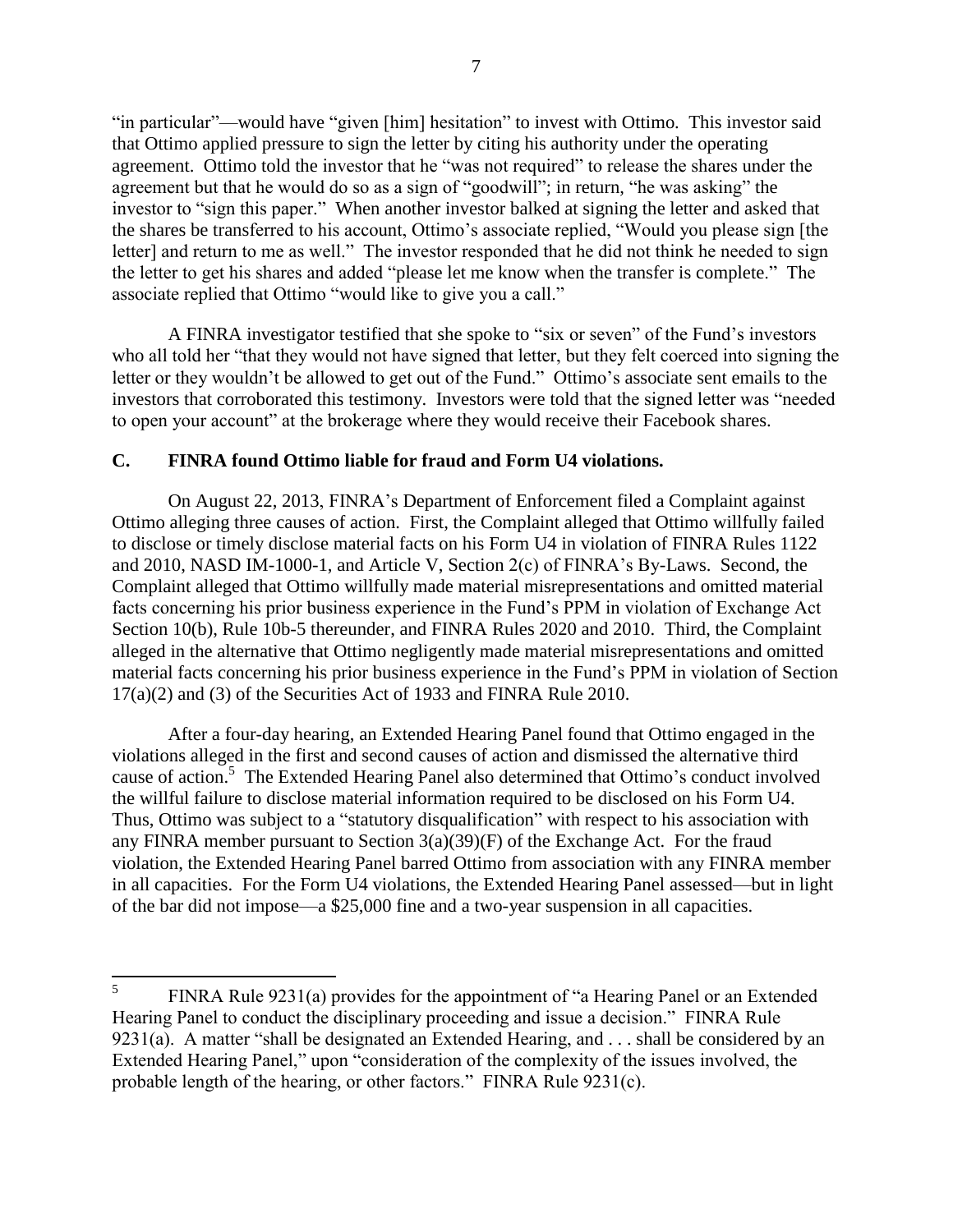Ottimo appealed the Extended Hearing Panel's decision to FINRA's National Adjudicatory Council ("NAC"). His appeal did not challenge the Extended Hearing Panel's Form U4 findings, but requested that the NAC reduce the sanction assessed. Ottimo also challenged the fraud findings. The NAC affirmed the Extended Hearing Panel's findings of violations and imposition of sanctions. In addition, it found that Ottimo's fraud violation also subjected him to statutory disqualification. This appeal followed.

## **II. Analysis**

In reviewing FINRA disciplinary action, we must determine whether the applicant engaged in the conduct FINRA found, whether that conduct violated the statutory provisions or rules specified in FINRA's determination, and whether those provisions and rules are, and were applied in a manner, consistent with the purposes of the Exchange Act. $6$  We base our findings on an independent review of the record and apply a preponderance of the evidence standard.<sup>7</sup>

#### **A. The Form U4 violations**

FINRA found that Ottimo violated Article V, Section 2(c) of FINRA's By-Laws, FINRA Rules 1122 and 2010, and NASD IM-1000-1 by failing to properly amend his Form U4. Section 2(c) of Article V of FINRA's By-Laws requires that "[e]very application for registration filed with [FINRA] . . . be kept current at all times" and directs that amendments be filed "not later than 30 days after learning of the facts or circumstances giving rise to the amendment." NASD IM-1000-1 and FINRA Rule 1122, in conjunction with NASD Rule 0115(a) and FINRA Rule 0140(a), prohibit associated persons from filing or failing to correct registration information that is "incomplete or inaccurate so as to be misleading, or which could in any way tend to mislead."<sup>8</sup> And violating NASD IM-1000-1 and FINRA Rule 1122 also violates FINRA Rule 2010, which requires associated persons to "observe high standards of commercial honor and just and equitable principles of trade" in the conduct of their business.<sup>9</sup> "The duty to provide accurate information on a Form U4 and to amend Form U4 to provide current information assures regulatory organizations, employees, and members of the public that they have all of the material, current information about the registered representatives with whom they are dealing."<sup>10</sup>

 6 15 U.S.C. § 78s(e)(1).

7 *See Richard G. Cody*, Exchange Act Release No. 64565, 2011 WL 2098202, at \*1, 9 (May 27, 2011), *aff'd*, 693 F.3d 251 (1st Cir. 2012).

8 *See* NASD IM-1000-1; FINRA Rule 1122; NASD Rule 0115(a); FINRA Rule 0140(a) (stating that associated persons "have the same duties and obligations as a member under the Rules"). FINRA Rule 1122 became effective on August 17, 2009, superseding NASD IM-1000- 1 without relevant changes. Accordingly, NASD IM-1000-1 applies to Ottimo's conduct before August 17, 2009 and FINRA Rule 1122 applies to his conduct thereafter.

9 *See, e.g., Michael Earl McCune*, Exchange Act Release No. 77375, 2016 WL 1039460, at \*3-4 (Mar. 15, 2016) (finding failure to disclose information on Form U4 violated NASD IM-1000-1, Rule 2110, and FINRA Rules 1122 and 2010), *aff'd*, 672 F. App'x 865 (10th Cir. 2016).  $10$  *Id.* at 4.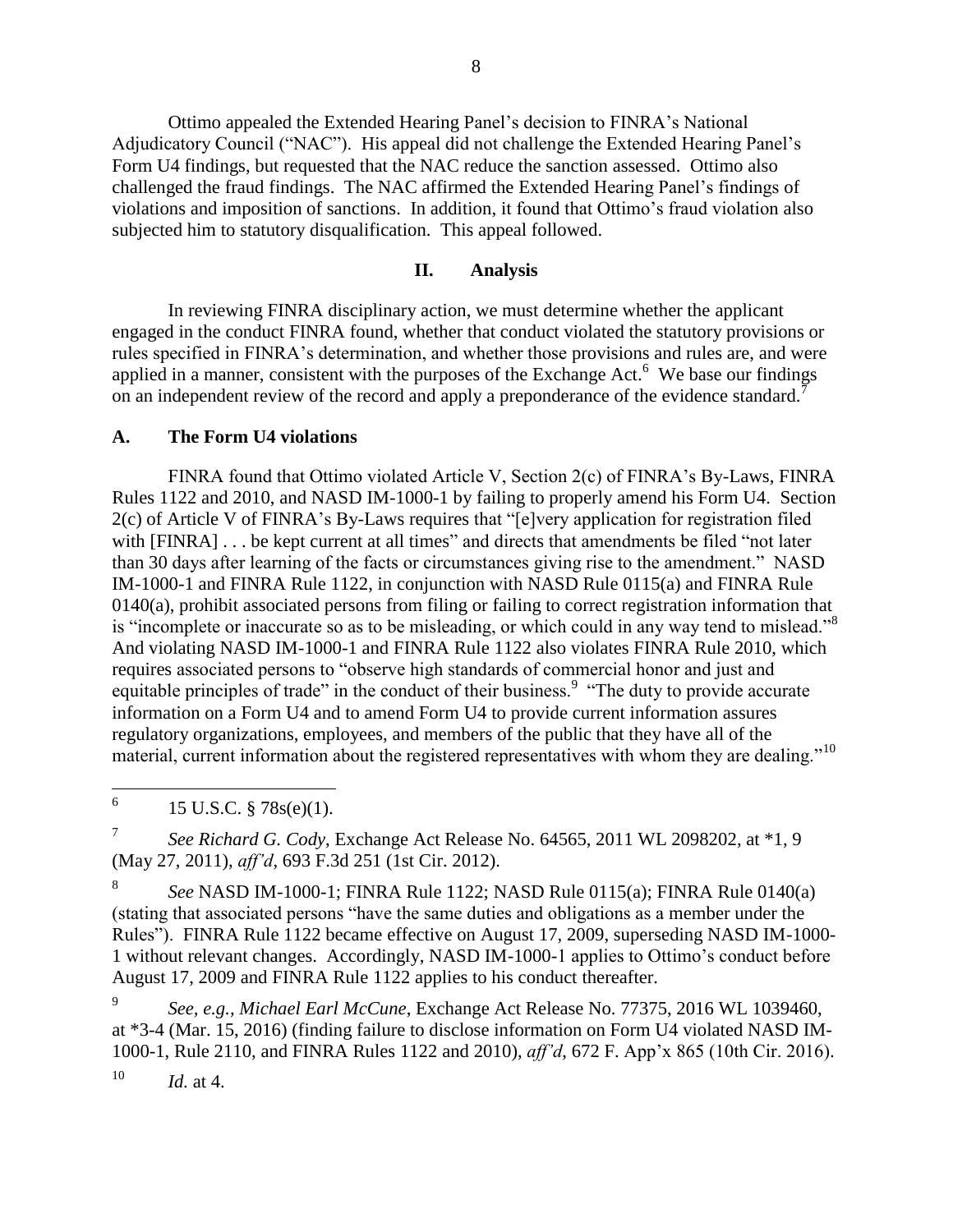As a result, the "failure to update this form 'undermines [FINRA]'s ability to carry out its selfregulatory functions,' and frustrates attempts by customers 'who are or may be interested in doing business with [the registered person]' from gathering 'accurate disclosure information' about such person."<sup>11</sup>

Ottimo does not address the findings of violations related to his failure to disclose information on his Form U4 in his brief to the Commission. In our review of FINRA's disciplinary action, however, we are to determine whether Ottimo engaged in the conduct FINRA found and whether that conduct violates the rules FINRA found it to have violated. Accordingly, there was nothing inappropriate in FINRA addressing these charges in its brief; we too find it appropriate to address them.<sup>12</sup> We sustain FINRA's findings with regard to Ottimo's violation of FINRA rules for his failure to properly amend his Form  $U4$ <sup>13</sup>

### **1. Ottimo's failure to timely and accurately report tax liens, civil judgments, and a bankruptcy on his Form U4 violated FINRA rules.**

Ottimo violated FINRA By-Laws Article V, Section 2(c), because he failed to keep his Form U4 current by not filing amendments disclosing seven tax liens, five civil judgments, and a bankruptcy within the requisite 30 days. Additionally, Ottimo provided inaccurate information with regard to the amount and date of a sixth civil judgment. Ottimo also violated NASD IM-1000-1 and FINRA Rule 1122 because his failure to properly and timely disclose his unsatisfied tax liens and civil judgments, in response to question 14.M, rendered his Form U4 inaccurate and misleading. His failure to disclose Wheatley's bankruptcy, in response to question 14.K, likewise rendered his Form U4 inaccurate and misleading. We find that by violating NASD IM-

<sup>13</sup> We also find that these rules are, and were applied in a manner, consistent with the purposes of the Exchange Act. *See, e.g.*, *Wedbush Sec., Inc*., Exchange Act Release No. 78568, 2016 WL 4258143, at \*10 (Aug. 12, 2016) (finding FINRA By-Laws Article V, Section 2(c) to be consistent with purposes of the Exchange Act when applied to untimely Form U4 amendments).

 $11$ Cody, 2011 WL 2098202, at \*16 (alterations in original) (internal citations omitted).

<sup>12</sup> Ottimo's request that portions of FINRA's brief be stricken is thus denied. In *The Dratel Grp., Inc.*, Exchange Act Release No. 77396, 2016 WL 1071560, at \*1 n.2 (Mar. 17, 2016), we declined to address certain findings of violations "because FINRA did not impose sanctions for these violations" in light of the bar it had imposed for other violations. In Ottimo's case, however, it is appropriate to address FINRA's findings of Form U4 violations because we are remanding to FINRA to reconsider sanctions generally. *See infra* Part III; *cf. Donner Corp. Int'l*, Exchange Act Release No. 55313, 2007 WL 516282, at \*18 (Feb. 20, 2007) (addressing findings of violations for which NASD did not impose sanctions and remanding for reconsideration of sanctions). In any event, *Dratel* does not stand for the proposition that we cannot review findings of violations when FINRA decides not to impose a sanction for those violations in light of another sanction it has imposed; such review is clearly contemplated under the Exchange Act. *See* 15 U.S.C. § 78s(d)(1) and (d)(2) ("[a]ny action with respect to which" an SRO "imposes any final disciplinary sanction . . . shall be subject to review").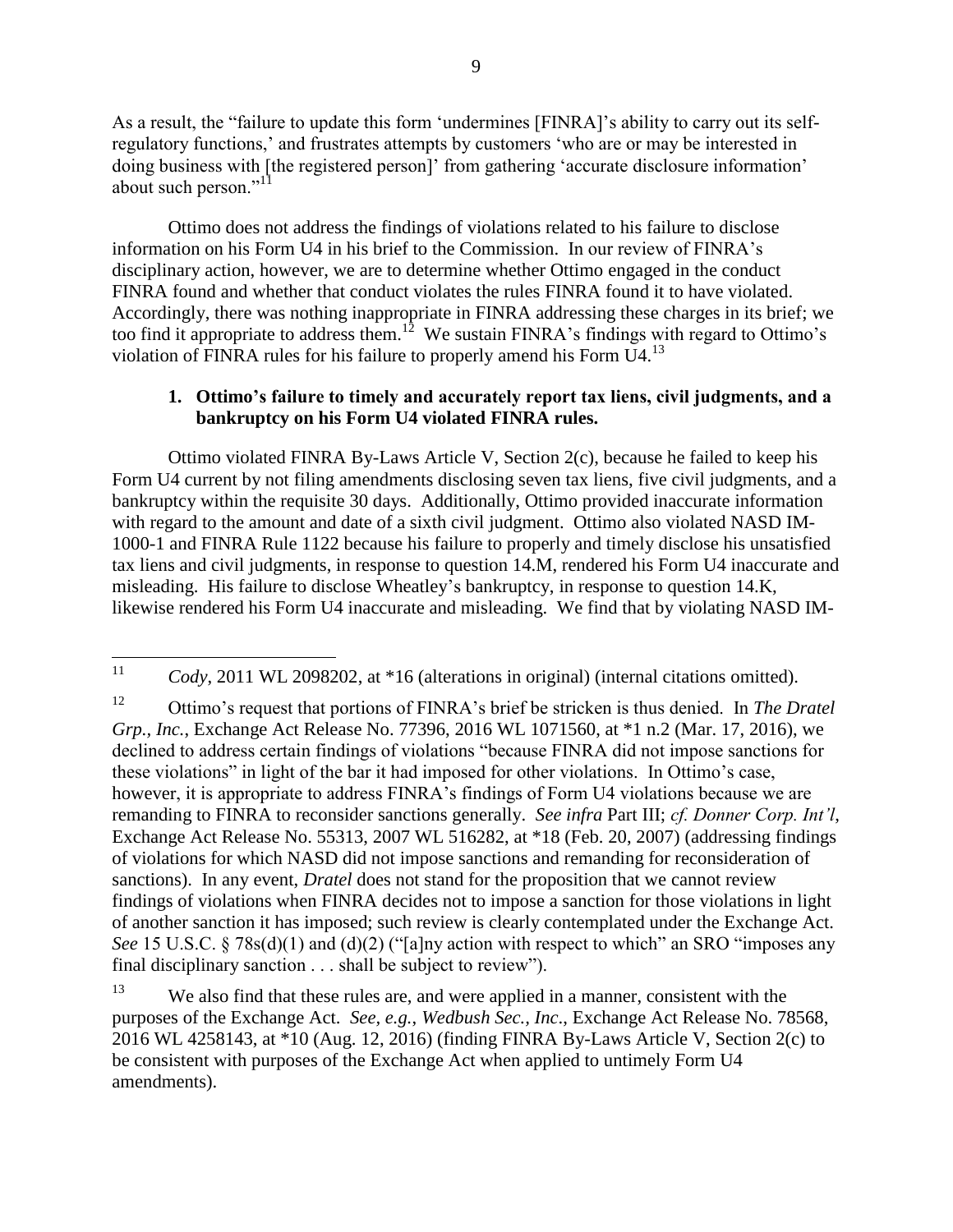1000-1 and FINRA Rule 1122 Ottimo failed to "observe high standards of commercial honor and just and equitable principles of trade" as required by FINRA Rule 2010.

## **2. Ottimo is subject to a statutory disqualification because he acted willfully and he failed to disclose material information on his Form U4.**

Because Ottimo acted willfully in failing to timely update his Form U4, and his omissions were material, he is subject to a statutory disqualification.<sup>14</sup> Exchange Act Section 3(a)(39)(F) provides that a person is subject to a statutory disqualification from association with a FINRA member if the person has willfully omitted to state, in an application for association with a member, any required material fact.<sup>15</sup>

To act willfully for purposes of the federal securities laws means only that the individual "intentionally commit[ted] the act which constitutes the violation."<sup>16</sup> Ottimo acted willfully in failing to update his Form U4 to disclose the unsatisfied tax liens, civil judgments, and bankruptcy filing. He testified that he knew that FINRA required him, as an associated person of a FINRA member firm, to update his Form U4 within 30 days, yet he repeatedly failed to do so.

Ottimo's omissions on his Form U4 were also material. "In the context of Form U4 disclosures, a fact is material if there is a substantial likelihood that a reasonable regulator, employer, or customer would have viewed it as significantly altering the total mix of information made available."<sup>17</sup> In other words, omitted facts on a Form U4 are material "when they 'would have assumed actual significance in the deliberations of' the representative's employees, regulators, and investors."<sup>18</sup> As relevant here, "'[a]ccurate disclosure on Forms U4 regarding a registered representative's serious financial problems' are of 'inarguable importance' in the industry."<sup>19</sup> Ottimo failed to properly report—in some instances for more than two years—seven

<sup>15</sup> 15 U.S.C. § 78c(a)(39)(F)*.*

<sup>16</sup> *Wonsover v. SEC*, 205 F.3d 408, 414 (D.C. Cir. 2000) (quoting *Gearhart & Otis, Inc. v. SEC,* 348 F.2d 798, 803 (D.C. Cir. 1965)); *McCune*, 2016 WL 1039460, at \*5-6 (same).

<sup>17</sup> *McCune*, 2016 WL 1039460, at \*6 (citing *Mathis v. SEC*, 671 F.3d 210, 219 (2d Cir. 2012) (holding that "[t]he SEC employed the proper and familiar test for materiality set forth in *TSC Indus., Inc. v. Northway, Inc.*, 462 U.S. 438, 449 (1976)," and affirming the Commission's determination that the registered representative's failure to disclose the liens on Form U4 "significantly altered the total mix of information available to [FINRA], other regulators, employers, and investors")).

<sup>18</sup> *Robert D. Tucker*, Exchange Act Release No. 68210, 2012 WL 5462896, at \*11 (Nov. 9, 2012) (quoting *Scott Mathis*, Exchange Act Release No. 61120, 2009 WL 4611423, at \*10 (Dec. 7. 2009)).

<sup>19</sup> *Id.* (quoting *Mathis*, 671 F.3d at 220).

 $14$ McCune, 2016 WL 1039460, at \*4-6 (finding applicant statutorily disqualified for willfully failing to amend Form U4); *Joseph S. Amundsen,* Exchange Act Release No. 69406, 2013 WL 1683914, at \*8-9 (Apr. 18, 2013) (finding applicant statutorily disqualified for willfully providing false and misleading material information on Form U4).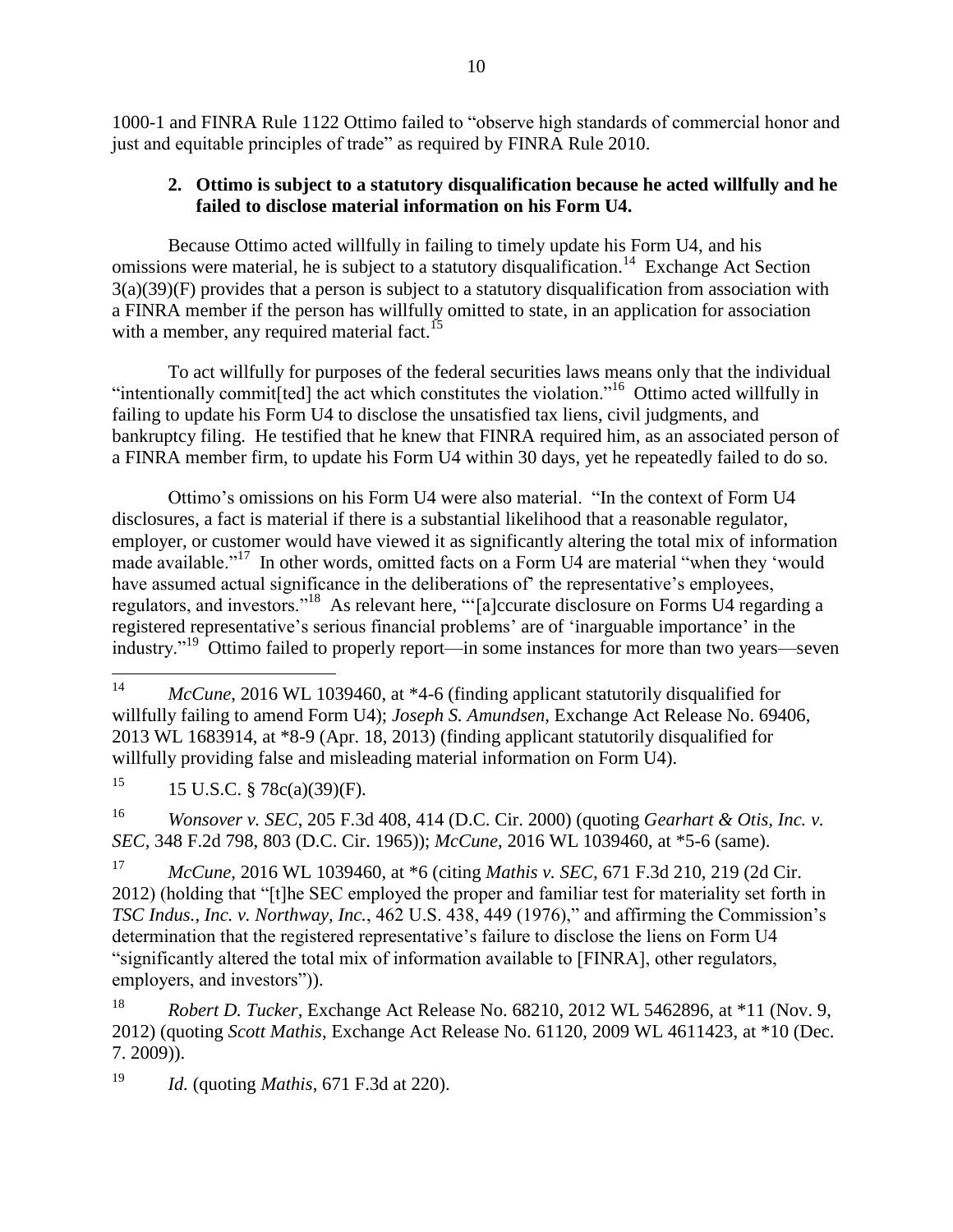unsatisfied tax liens totaling over \$260,000 and six unsatisfied civil judgments totaling over \$440,000. There is a substantial likelihood that reasonable customers, employers, or regulators would have viewed these facts as material.<sup>20</sup> "The materiality of such information is particularly evident when, as in this case, their disclosure should have been triggered by specific questions on the Form  $U4$ <sup> $,21$ </sup>

## **B. The fraud violations**

FINRA found that Ottimo violated Exchange Act Section 10(b), Rule 10b-5 thereunder, and FINRA Rules 2020 and 2010. Exchange Act Section 10(b) makes it unlawful "to use or employ, in connection with the purchase or sale of any security . . . any manipulative or deceptive device or contrivance in contravention of" Commission rules.<sup>22</sup> Rule 10b-5(b) makes it unlawful, "in connection with the purchase or sale of any security," to "make any untrue statement of a material fact or to omit to state a material fact necessary in order to make the statements made, in light of the circumstances under which they were made, not misleading. $^{223}$ A violation of Section 10(b) and Rule 10b-5 constitutes a violation of FINRA Rule 2020, which prohibits FINRA members from "effect[ing] any transaction in, or induc[ing] the purchase or sale of, any security by means of any manipulative, deceptive or other fraudulent device or contrivance."<sup>24</sup> Such conduct also violates FINRA Rule  $2010$ .<sup>25</sup> The statements in the PPM were clearly made "in connection with" the purchase or sale of a security.<sup>26</sup> Thus, Ottimo's

<sup>21</sup> *Tucker*, 2012 WL 5462896, at \*11.

<sup>22</sup> 15 U.S.C. § 78 $j(b)$ .

<sup>23</sup> 17 C.F.R. § 240.10b-5(b). A violation also requires the use of means or instrumentalities of interstate commerce. Evidence in the record shows that Fund investors received the PPM via e-mail and purchased their securities by either wiring the funds or issuing a check to EKN. This satisfies the interstate commerce requirement. *See, e.g.*, *SEC v. Softpoint, Inc.,* 958 F. Supp. 846, 861, 865 (S.D.N.Y. 1997) (finding that wire and mail transfers of funds satisfied interstate commerce requirement of Exchange Act Section 10(b) and Rule 10b-5), *aff'd*, 159 F.3d 1348 (2d Cir. 1998); *Grubbs v. Sheakley Grp., Inc.*, 807 F.3d 785, 803 (6th Cir. 2015) ("[T]he very act of sending an e-mail creates the interstate commerce nexus necessary for federal jurisdiction.").

<sup>24</sup> *William Scholander*, Exchange Act Release No. 77492, 2016 WL 1255596, at \*4 (Mar. 31, 2016), *petition denied sub nom. Harris v. SEC*, 712 F. App'x 46 (2d Cir. Oct. 25, 2017).

<sup>26</sup> *See Merrill Lynch, Pierce, Fenner & Smith Inc. v. Dabit*, 547 U.S. 71, 85 (2006) (recognizing that the Supreme Court "has espoused a broad interpretation" of "in connection with" in Exchange Act Section 10(b) and noting that "[u]nder [Supreme Court] precedents, it is (continued…)

<sup>20</sup> Id. (finding failures to disclose tax liens, unsatisfied judgments, and bankruptcies material); *see also Mathis*, 671 F.3d at 219-20 (finding the failure to disclose tax liens on Forms U4 material); *McCune*, 2016 WL 1039460, at \*6 ("The significance of McCune's bankruptcy and tax liens is even more apparent when viewed in light of the number and total amount of the tax liens . . . , the fact that McCune had filed for bankruptcy before, and the lengthy period of time during which the information was not disclosed.").

<sup>25</sup> *Id.*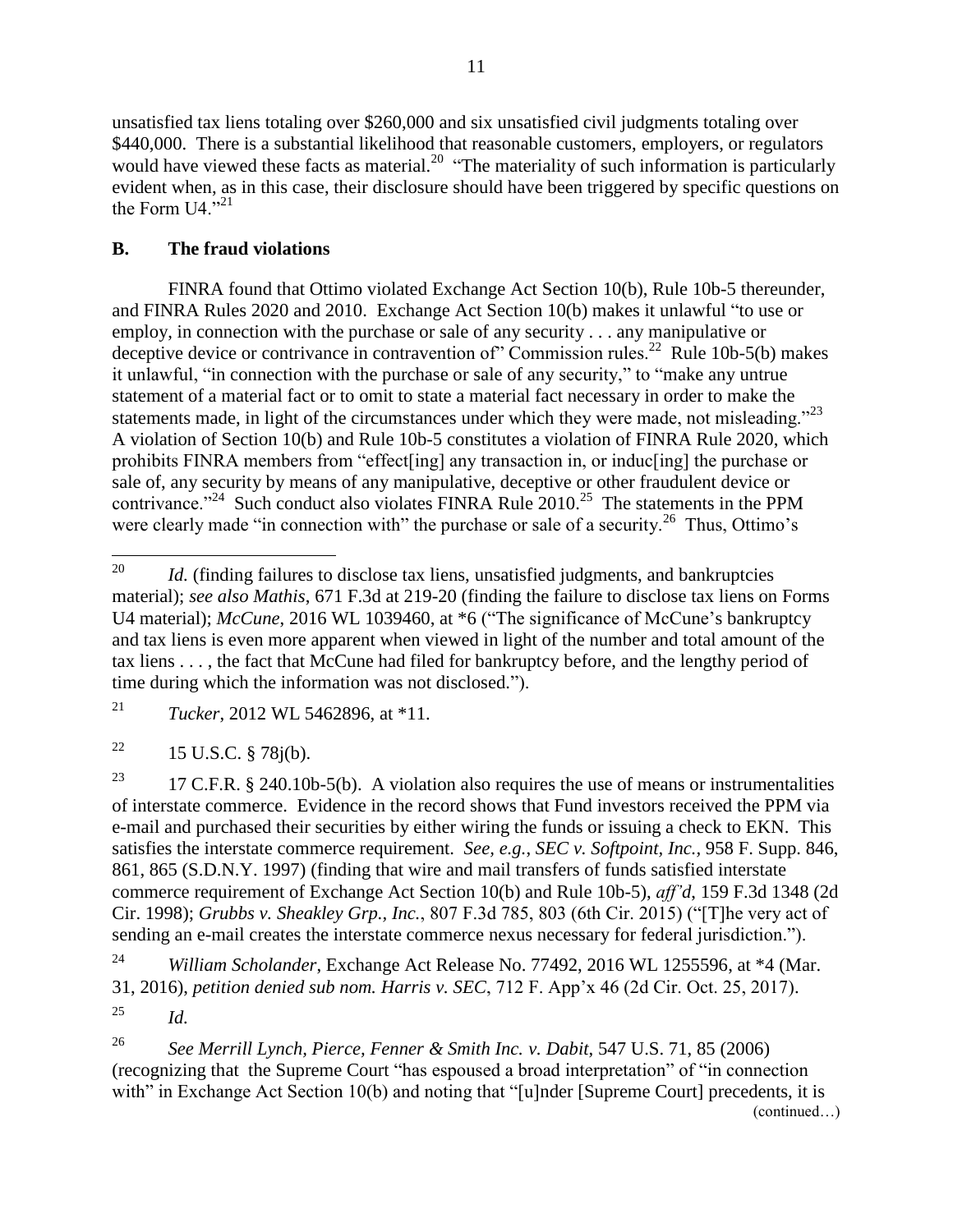liability under Section 10(b), Rule 10b-5, and FINRA Rules 2020 and 2010 turns on whether he made a material misrepresentation or omission in the PPM.

We sustain FINRA's fraud finding with regard to Jet One Jets, but set aside FINRA's fraud finding with regard to Wheatley. Because we find that Ottimo willfully violated Section 10(b) and Rule 10b-5 as to Jet One Jets, we also sustain FINRA's finding that Ottimo is statutory disqualified on that ground.<sup>27</sup> To the extent we sustain the violation of FINRA Rules 2020 and 2010 for Ottimo's fraudulent conduct, we find that these rules are, and were applied in a manner, consistent with the purposes of the Exchange  $Act.^{28}$ 

# **1. Ottimo's omission of material information about Jet One Jets constituted fraud.**

# **a. Ottimo's omissions about Jet One Jets were misleading.**

Ottimo omitted information about Jet One Jets in his PPM biography necessary to make the statements he did make about Jet One Jets not misleading. Under Section 10(b) and Rule 10b-5, one who elects to disclose material facts "must speak fully and truthfully, and provide complete and non-misleading information with respect to the subjects on which he undertakes to speak."<sup>29</sup> In other words, Rule 10b-5 "imposes a duty to disclose material facts that are necessary to make disclosed statements, whether mandatory or volunteered, not misleading." "That duty is a general one, and arises whenever a disclosed statement would be 'misleading' in the absence of the 'disclos[ure] of [additional] material facts' needed to make it *not* misleading."<sup>30</sup>

In soliciting investments in the Fund, Ottimo touted that he was Jet One Jets's cofounder, he had "successfully negotiated an exclusive reseller Agreement with American Express," and that "Jet One Jets grew to \$18 million in revenues inside approximately 18 months." These statements alone were misleading because Jet One Jets had significant regulatory problems and, as Ottimo conceded, was a "failure" that ultimately generated "no profitability" and resulted in losses to investors of over \$1 million.

 $\overline{a}$ 

enough that the fraud alleged 'coincide' with a securities transaction"); *accord McGee v. SEC*, F. App'x , 2018 WL 2126704, at \*2-3 (2d Cir. May 9, 2018).

<sup>27</sup> *See* 15 U.S.C. §§ 78c(a)(39)(F) & 78o(b)(4)(D) (including as a statutory disqualification from the securities industry willful violations of the federal securities laws).

<sup>28</sup> *See, e.g.*, *Fuad Ahmed*, Exchange Act Release No. 81759, 2017 WL 4335036, at \*17 (Sept. 28, 2017) ("Rules 2020 and 2010, which are designed to prevent fraud and promote just and equitable principles of trade, are . . . consistent with the Exchange Act's purposes[, a]nd in finding Respondents liable for securities fraud under these rules, FINRA also applied these rules consistently with the purposes of the Exchange Act.").

<sup>29</sup> *SEC v. Curshen*, 372 F. App'x 872, 880 (10th Cir. 2010).

<sup>30</sup> *SEC v. Fehn*, 97 F.3d 1276, 1290 n.12 (9th Cir. 1996) (quoting *Hanon v. Dataproducts Corp.*, 976 F.2d 497, 504 (9th Cir. 1992)).

<sup>(…</sup>continued)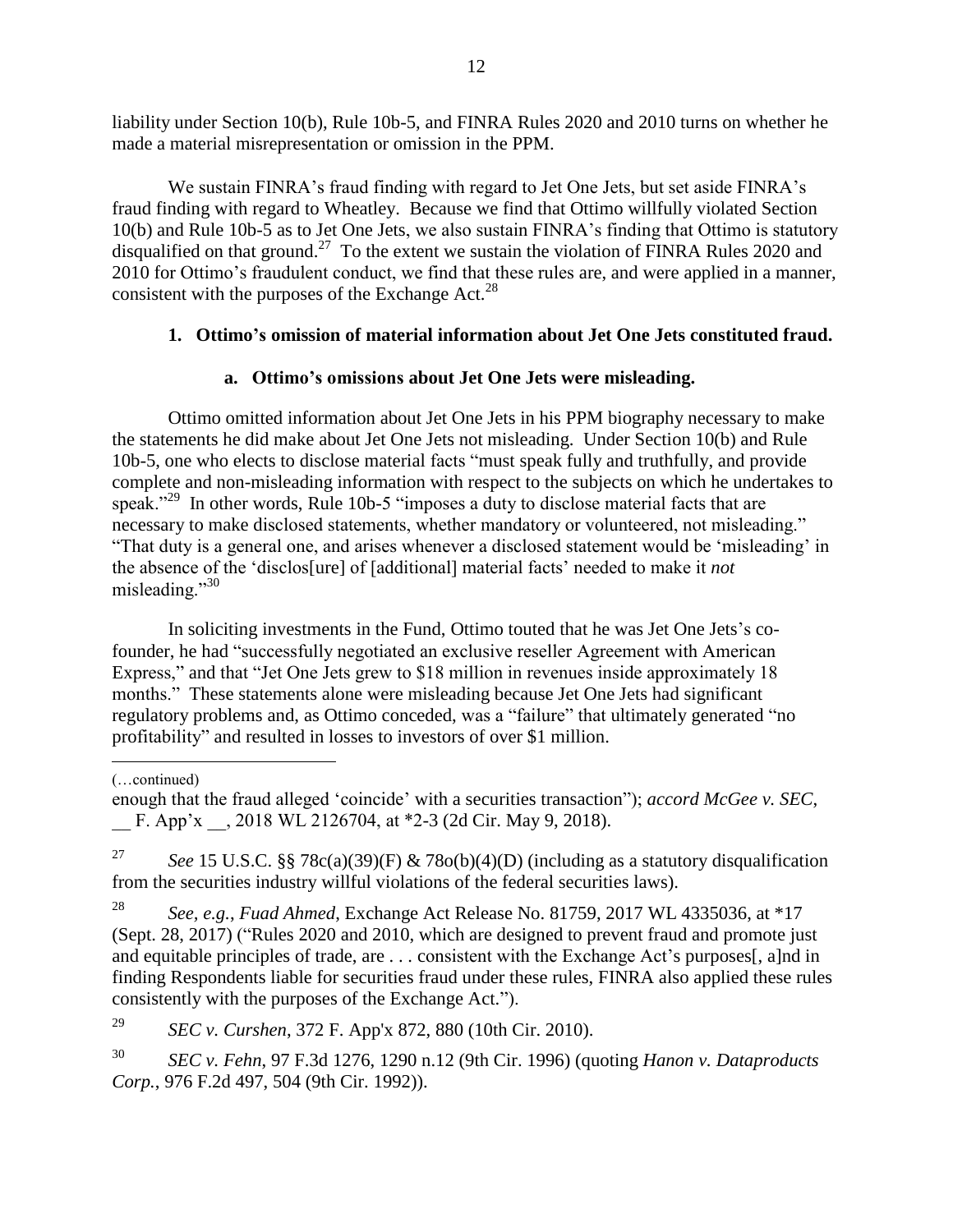Ottimo defends the PPM's disclosures regarding Jet One Jets by asserting that the claimed revenue figures were accurate and that he "was not affiliated" with Jet One Jets at the time of its bankruptcy. However, the record contradicts Ottimo's latter claim given that he personally signed its bankruptcy petition. And even if the revenue figures were correct, Ottimo was required to provide additional information because his representations painted a misleading picture of his management acumen given the company's undisclosed problems and eventual  $\frac{1}{2}$ failure.<sup>31</sup>

#### **b. Ottimo's omissions about Jet One Jets were material.**

Ottimo's omissions concerning Jet One Jets were material. An omission is material if there is a "substantial likelihood" that a reasonable investor would have considered the omitted information important in deciding whether or not to invest and if disclosure of the omitted fact would have "significantly altered the total mix of information" available to the investor.<sup>32</sup> The statements the PPM included about Jet One Jets were clearly relevant to investors' assessment of Ottimo's management abilities, and information about the company's regulatory problems, significant losses, and eventual bankruptcy are all facts that a reasonable investor would want to consider in deciding whether to invest in a venture managed by Ottimo.<sup>33</sup>

Ottimo argues that, given the limited purpose of the Fund to purchase Facebook shares, his experience with Jet One Jets was not material. He insists that the success or failure of Jet One Jets had "no relevance to [his] ability to purchase Facebook in the private market at the best available price and this is all that investors were interested in." But the facts that Jet One Jets had regulatory problems, significant losses, and declared bankruptcy would have "altered the total mix of information available" to investors in the Fund. This is especially so given the broad discretion granted to FSM to manage the Fund and Ottimo's authority to manage FSM. Even Ottimo conceded during the hearing that his biography in the PPM was meant to provide investors with information about his "management experience," and such information was

<sup>32</sup> *Basic Inc. v. Levinson*, 485 U.S. 224, 231-32, 240 (1988) (citation omitted).

<sup>33</sup> *See Merch. Capital*, 483 F.3d at 770-71 (holding that "a reasonable investor would have been interested in [the defendant's] previous personal bankruptcy, and that it was thus materially misleading to omit the information," particularly when the defendant "had put his experience in issue by touting" it in the offering material); *SEC v. Carriba Air, Inc.*, 681 F.2d 1318, 1323 (11th Cir. 1982) (holding that failing to "fully disclose the close connection of the principals involved in Carriba Air with the bankrupt Air Caribbean and with other failed business ventures" was materially misleading). Ottimo contends that *Carriba Air* is distinguishable because the court there found that information about prior bankruptcies and business failures *in the same industry* was material. Although Jet One Jets was not the same type of business as the Fund, Ottimo conceded that the purpose of his biography in the PPM was to provide investors information about Ottimo's management experience. As in *Merchant Capital* and *Carriba Air*, we find that Jet One Jets's failures under Ottimo's management were material information.

 $31$ <sup>31</sup> *See SEC v. Merch. Capital, LLC*, 483 F.3d 747, 770-71 (11th Cir. 2007) (holding that a duty to disclose all material information relating to a particular subject arises by voluntarily "touting" the subject to investors).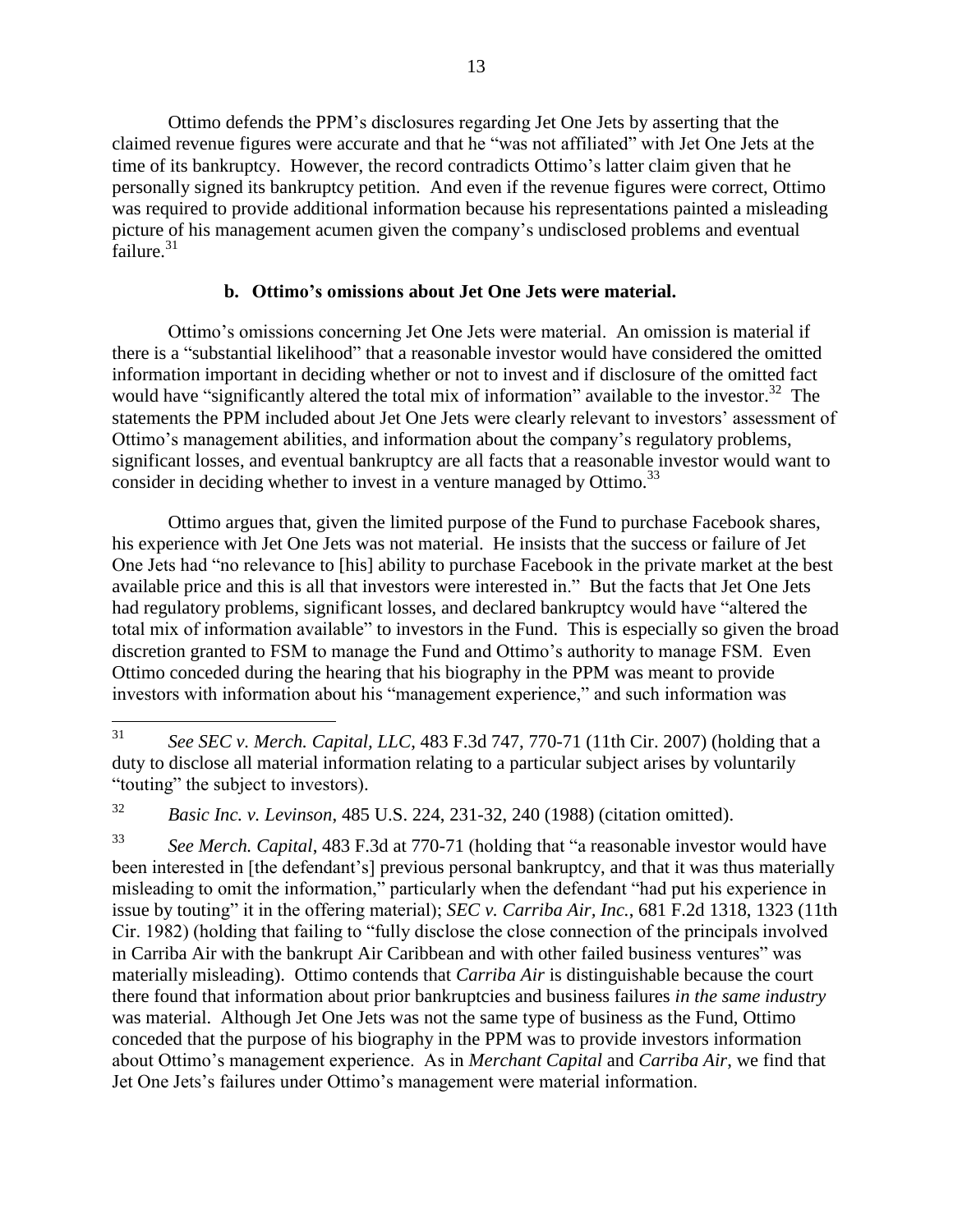particularly relevant given his extensive authority under the Fund's operating agreement. Indeed, the PPM warned investors that they would be "relying solely on the investment acumen of the officers of [FSM]" for the success of their investment and that they should not "make any investment in the [Fund] unless [they are] willing to entrust all aspects of the [Fund's] management to [FSM]."

Ottimo contends that the broad discretion granted to FSM was merely "boilerplate" and "cannot take away from the fact that [the Fund] was formed to buy Facebook stock" and did so. That Ottimo made purchases consistent with investor expectations neither lessens FSM's authority over the Fund, nor makes Ottimo's management experience less relevant. Ottimo himself suggested during the proceedings that who was managing the Fund mattered to investors by stating that he created the Fund because he was concerned about EKN clients entrusting their money to "other alternatives out there" for acquiring Facebook stock. In an effort to get an investor to sign the letter Ottimo prepared regarding the omissions, Ottimo contended that he "was not required" under the Fund's operating agreement to release the investor's Facebook shares. This shows further that the discretion granted to FSM was not boilerplate.

As for the DOT action, Ottimo argues that it was a "technical" infraction involving a fine of a few thousand dollars and is "hardly" something that would interest investors. As discussed above, Ottimo offers no evidence to support his testimony that the fine was reduced from \$60,000. In any case, a federal agency's finding that Jet One Jets committed "an unfair and deceptive practice" is a serious matter.<sup>34</sup> A reasonable investor would consider it important, regardless of the fine, because the finding bears directly on Ottimo's management abilities.<sup>35</sup> One investor testified specifically that the DOT finding "in particular" would have made him hesitant to invest with Ottimo had he known about it.

Ottimo argues further that, because his sales of interests in the Fund to EKN customers were "no different from his sales of other securities to EKN customers," his biographical information "should be viewed from the same perspective as the required disclosures on his BrokerCheck Report." But BrokerCheck Report requirements are irrelevant to the information Ottimo was required to disclose once he started speaking in the PPM. Regardless of whether or not BrokerCheck required such a disclosure, once Ottimo decided to reference his significant role at Jet One Jets and the company's revenue growth, he was obligated to do so in a way that was not materially misleading.<sup>36</sup>

<sup>34</sup> The DOT order is the type of information an investment adviser, like FSM, is required to disclose on its Form ADV. *See* Form ADV, Part 1A, Item 11.D.(1) (requiring the disclosure of whether "any other federal regulatory agency . . . ever found you or any advisory affiliate to have made a false statement or omission, or been dishonest, unfair, or unethical").

<sup>35</sup> *See, e.g.*, *Philip A. Lehman*, Exchange Act Release No. 54660, 2006 WL 3054584, at \*3 (Oct. 27, 2006) ("These omissions were material because a reasonable investor would want to know about recent disciplinary history involving fraud of someone managing his or her investments.").

<sup>36</sup> *See, e.g.*, *Singer v. Reali*, 883 F.3d 425, 440 (4th Cir. 2018) (stating that "'companies can control what they have to disclose [under section 10(b) and SEC Rule 10b-5] by controlling what (continued…)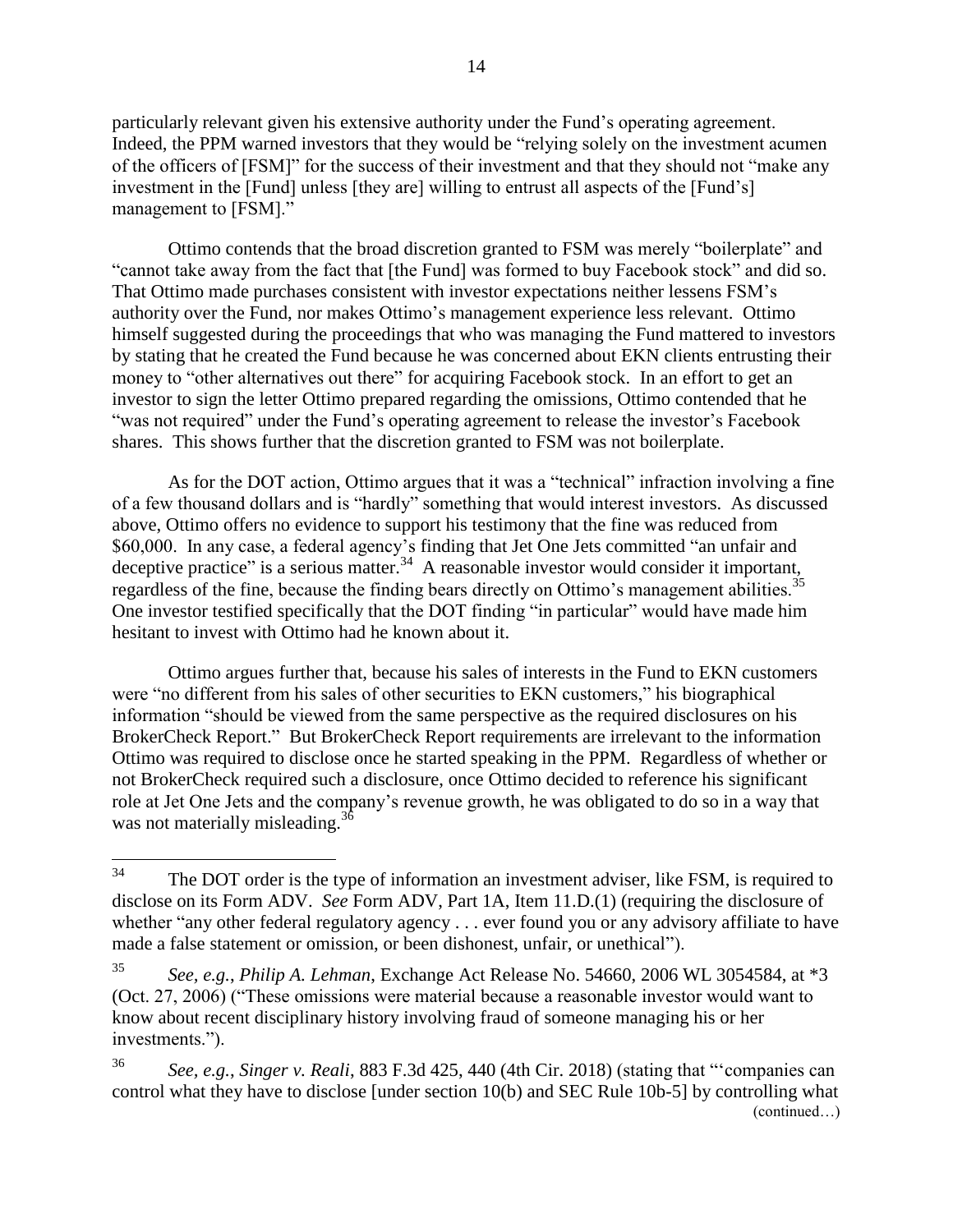Finally, Ottimo points to the letter CLM prepared and that some investors signed stating that "additional information provided by Mr. Ottimo relating to his personal financial issues would have no impact on my decision to invest in [the Fund] had they been disclosed as part of his biography in the PPM." We do not agree that the letter indicates the omissions were immaterial. First, "the reaction of individual investors is not determinative of materiality, since the standard is objective, not subjective."<sup>37</sup> Second, the "additional information" the letter provided did not include the adverse information omitted from the biography about Jet One Jets. The letter contained no reference to Jet One Jets never being profitable, declaring bankruptcy, and being subject to federal regulatory proceedings. Third, investors appear to have signed the letter only because Ottimo pressured them. Not only did several investors tell a FINRA investigator that they "felt coerced into signing," but e-mails sent on Ottimo's behalf show that investors were told that signing the letter was "needed" for their shares to be deposited into their brokerage accounts. And Ottimo directly pressured at least one investor to sign the letter by citing his authority under the Fund's operating agreement to control the release of the underlying securities.

#### **c. Ottimo acted with the requisite scienter.**

A violation of Section 10(b) and Rule 10b-5 requires a finding of scienter.<sup>38</sup> Scienter is "a mental state embracing intent to deceive, manipulate, or defraud."<sup>39</sup> It may be established by recklessness—conduct representing an "extreme departure from the standards of ordinary care . . . which presents a danger of misleading buyers or sellers that is either known to the defendant or is so obvious that the actor must have been aware of it."<sup>40</sup> We find that Ottimo's omission of material facts about Jet One Jets was at least reckless.

#### **i. The omissions regarding Jet One Jets were at least reckless.**

Ottimo understood that the purpose of the PPM was to solicit investors and acknowledged during the hearing that the purpose of his biography was to give investors "fair and balanced" information about his "management experience." Undisputed evidence shows that, at the time he drafted his biography and reviewed the final PPM, Ottimo had actual knowledge of the adverse information about Jets One Jets. Ottimo must have known that his biography presented a substantial risk of misleading investors since it falsely gave the impression

 $\overline{a}$ 

<sup>(…</sup>continued)

they say to the market'" because the "disclosure of material information is required 'when necessary to make statements made, in light of the circumstances under which they were made, not misleading'") (internal citation omitted) (alteration in original).

<sup>37</sup> *Richmark Capital Corp.*, Securities Act Release No. 8333, 2003 WL 22570712, \*5 (Nov. 7, 2003) (citing *TSC Indus., Inc. v. Northway, Inc.*, 426 U.S. 438, 445 (1976)).

<sup>38</sup> *Aaron v. SEC*, 446 U.S. 680, 697 (1980).

<sup>39</sup> *Id.* at 686 n.5 (internal quotation marks omitted).

<sup>40</sup> *Dolphin & Bradbury, Inc. v. SEC*, 512 F.3d 634, 639 (D.C. Cir. 2008); *accord Rolf v. Blyth, Eastman Dillon & Co.*, 570 F.2d 38, 47 (2d Cir. 1978).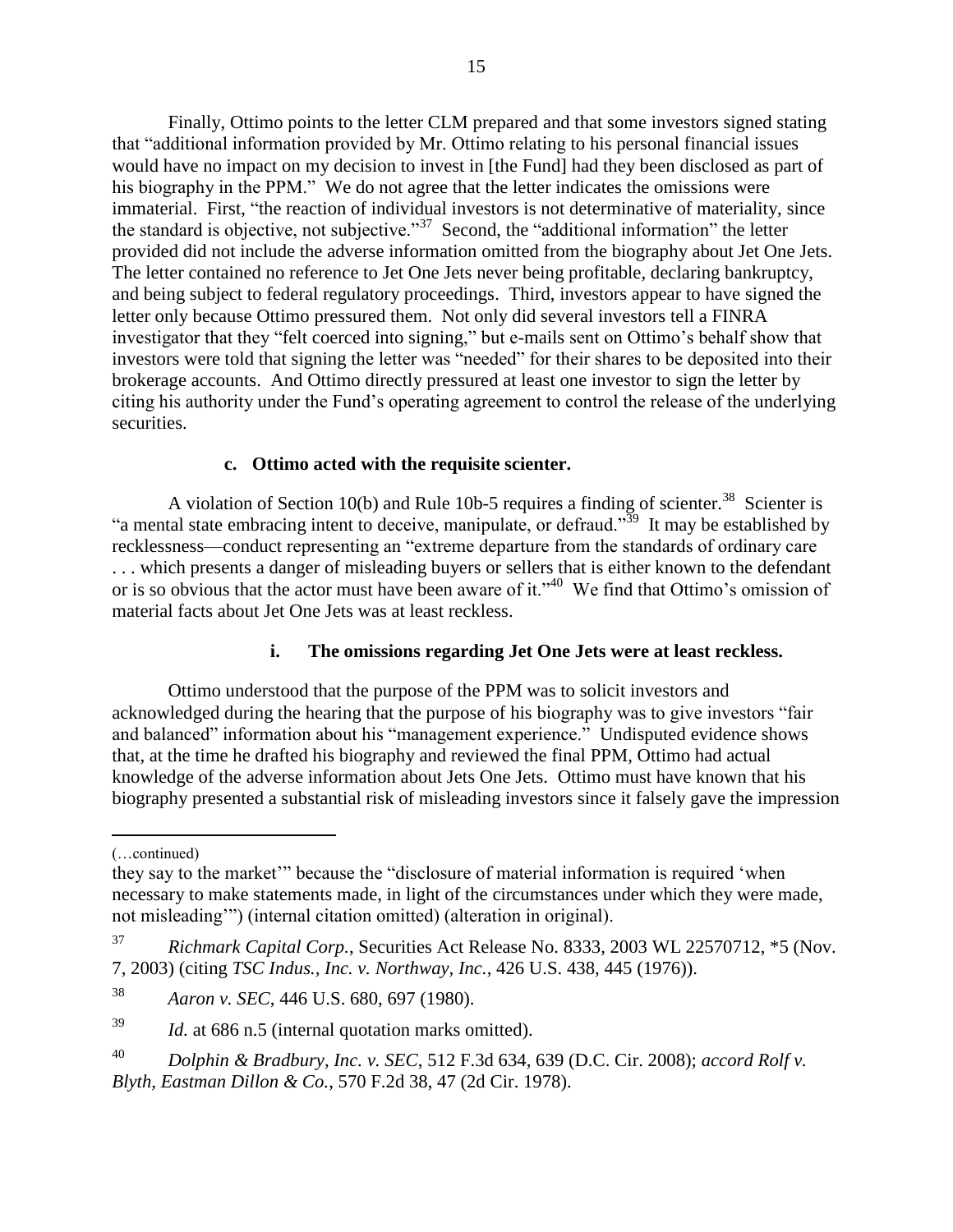that Jet One Jets was a profitable business. Ottimo therefore was at least reckless in omitting materially adverse information about Jet One Jets from the PPM.

Ottimo insists that he did not intend to deceive investors and that it "was not apparent to" him that the PPM required additional disclosures about Jet One Jets. According to Ottimo, he was, at most, "negligent." But Ottimo had extensive experience as a securities professional, and he knew that the purpose of the biography was to inform investors about his management experience. Ottimo either knew that his biographical statements about Jet One Jets were materially misleading or he was reckless in not recognizing that investors would likely be misled about material information. 41

Ottimo argues that because others involved with the Fund—CLM, EKN's compliance officer, and the co-manager of the Fund—"didn't know this information was material" he also could not "be expected to know." But Ottimo provides no evidence that those individuals knew about the omitted information at the time the PPM was drafted. And even if others had known, Ottimo cannot shift his responsibility to ensure compliance with the federal securities laws.<sup>42</sup>

### **ii. Ottimo cannot support a reliance on counsel defense.**

Ottimo asserts a reliance on counsel defense to negate the evidence of his scienter. To establish such a defense, Ottimo must show that he "made complete disclosure to counsel, sought advice as to the legality of his conduct, received advice that his conduct was legal, and relied on that advice in good faith." 43 Ottimo cannot satisfy any of the required elements. First, there is no evidence that Ottimo made a complete disclosure of the relevant facts to CLM. Ottimo confirmed that the only information he gave to CLM about Jet One Jets was the information in his biography. Second, although Ottimo highlights CLM's expertise and the expense involved in having the firm draft the PPM, he provides no evidence that he specifically sought or received advice from CLM about what he was required to disclose regarding his prior business experience. Not having received any advice on the topic, Ottimo could not have relied on that nonexistent advice.<sup>44</sup>

<sup>43</sup> *Markowski v. SEC*, 34 F.3d 99, 105 (2d Cir. 1994).

<sup>44</sup> *Cf. Howard v. SEC*, 376 F.3d 1136, 1147-1149 (D.C. Cir. 2004) (finding that respondent's reliance on counsel demonstrated that he did not act recklessly where he "played no (continued…)

<sup>41</sup> <sup>41</sup> *See Scholander*, 2016 WL 1255596, at \*6 ("Applicants, as experienced securities industry professionals, knew or were reckless in not knowing that the omitted information would be material to a reasonable investor."); *see also Brown v. Earthboard Sports USA, Inc.*, 481 F.3d 901, 918-19 (6th Cir. 2007) (holding that defendant's experience as "a licensed securities professional" was relevant to a determination of scienter); *SEC v. Kenton Capital, Ltd.*, 69 F. Supp. 2d 1, 10 (D.D.C. 1998) (same).

<sup>42</sup> *See, e.g.*, *Scholander*, 2016 WL 1255596, at \*6 (holding that "associated persons are responsible for their own compliance and cannot shift that responsibility to" others); *Kirk A. Knapp*, Exchange Act Release No. 31556, 1992 WL 365568, at \*13 (Dec. 3, 1992) ("[P]articipants in the industry must take responsibility for their compliance and cannot be excused for lack of knowledge, understanding or appreciation of these requirements.").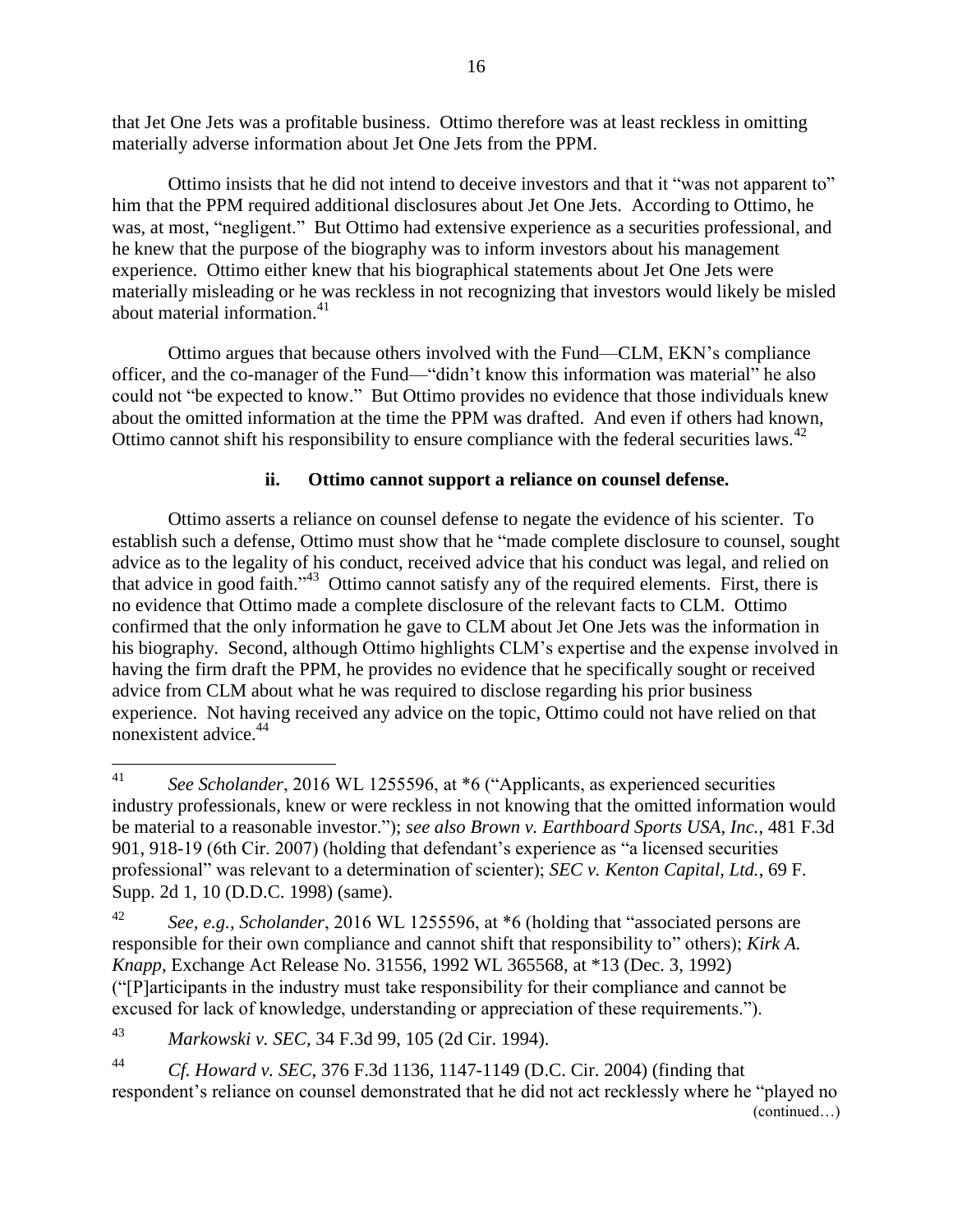Ottimo argues that his biography was "the work product of the Law Firm" and that CLM's "Wells Submission" before FINRA shows that the firm "decided to . . . omit information related to [Jet One Jets]" because it "did not think [it] was relevant or material." But CLM did not know about the omitted information before the PPM was distributed so it could not have decided to omit it as immaterial. Indeed, the biography was not the work product of the firm; the record shows that CLM only made minor, non-substantive changes (none of which involved Jet One Jets) to the biography, which Ottimo supplied. Although CLM's Wells Submission argued that the omissions were not material, it was written years after the PPM was distributed and never claimed that the firm's lawyers made a contemporaneous determination regarding the materiality of the alleged omissions. As discussed above, Ottimo himself testified that he "didn't provide [CLM] with any information but the statement that appears in the biography."

Ottimo argues further that he "did not know what disclosures should be included in a PPM biography" and that "it was incumbent upon the Law Firm to take all necessary steps to ensure that they had all the information they needed to draft a biographical section that included all required disclosures." As discussed above, CLM did not draft the biography, but rather relied on Ottimo for the adequacy of the disclosures it contained. "Compliance with federal securities laws cannot be avoided simply by retaining outside counsel to prepare required documents."<sup>45</sup> No more persuasive is Ottimo's suggestion that he needed to be a securities law expert to comply with the law. Ottimo did not need to be a securities law expert to know that his representations in his biography were misleading.<sup>46</sup>

## **2. Ottimo's omission of information about Wheatley did not constitute fraud.**

FINRA found that disclosing negative information about Wheatley, in addition to Jet One Jets, was "necessary to make the disclosures regarding [Ottimo's] background not misleading." As to Wheatley, the PPM stated: "In April 2001, Mr. Ottimo founded Wheatley Capital, Inc. and was its president until 2011." We do not believe on these particular facts that the evidence supports FINRA's finding that Ottimo's failure to disclose Wheatley's unprofitable history and bankruptcy filing rendered this sentence materially misleading.<sup>47</sup>

 $\overline{a}$ (…continued)

<sup>45</sup> *SEC v. Savoy Indus. Inc.*, 665 F.2d 1310, 1315 n.28 (D.C. Cir. 1981) (citations omitted).

<sup>46</sup> *See supra* note 40. Ottimo's long history in the industry only amplifies the fact that he must have known the omitted information would present a danger of misleading investors.

<sup>47</sup> FINRA disavowed explicitly any reliance on a theory that "Ottimo had any affirmative obligation to discuss his business experience in the PPM" and instead relied solely on the theory (continued…)

role in drafting th[e relevant] documents" and was told that counsel had approved the relevant transactions). In *Howard*, the court stated that if "a company president communicates directly with competent outside counsel; makes full disclosure; is advised—incorrectly—that the proposed transaction is entirely lawful; tells junior officers in the company of the legal advice; and instructs them to consummate the transaction," both the president and the junior officers would be able to "us[e] the attorney's advice to prove [their] lack of scienter." *Id.* at 1148. Here, neither Ottimo nor anyone else at EKN, FSM, or the Fund made full disclosure to outside counsel and was told that omitting the negative information about Jet One Jets was lawful.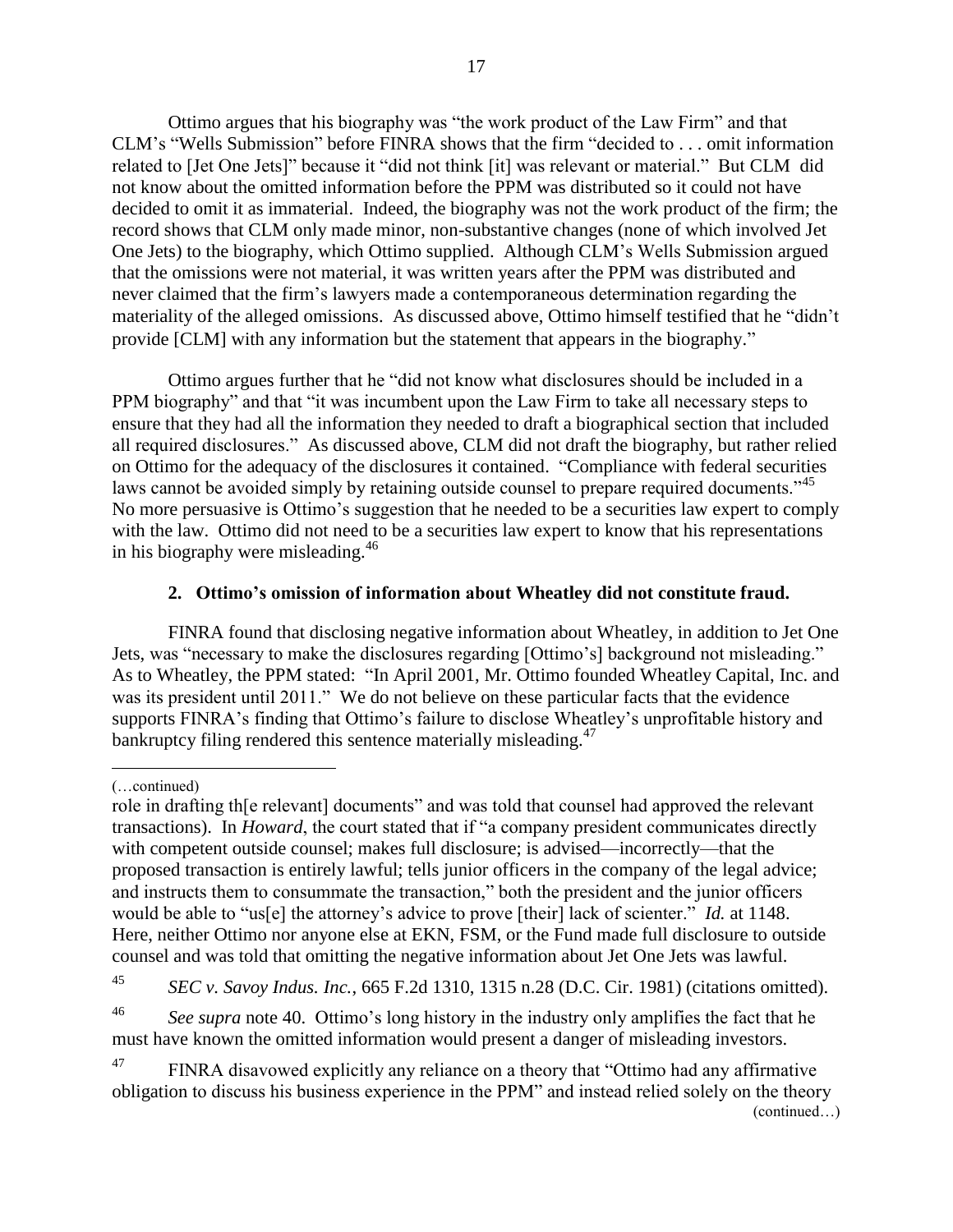As the Supreme Court has noted, "§ 10(b) and Rule 10b-5(b) do not create an affirmative duty to disclose any and all material information. Disclosure is required under these provisions only when necessary 'to make . . . statements made, in the light of the circumstances under which they were made, not misleading."<sup>48</sup> Unlike Ottimo's statement in his biography about Jet One Jets, which misleadingly implied it was a profitable business, the Wheatley statement neither states nor implies anything about Wheatley's profitability. Although "the literal truth of an isolated statement is insufficient" to show it was not misleading, and disclosures when viewed "holistically and in their entirety" must be "complete and accurate," merely mentioning Wheatley in his biography "did not trigger a generalized duty requiring [Ottimo] to disclose the entire corpus of [his] knowledge regarding [Wheatley]."<sup>49</sup> Under these circumstances the failure to disclose negative information about Wheatley did not "'affirmatively create an impression of a state of affairs that differs in a material way from the one that actually exists."<sup>50</sup>

The nature of the information that FINRA found should have been disclosed with respect to Wheatley further supports our determination to dismiss this portion of its fraud findings. The fact that Wheatley disclosed in its bankruptcy petition in 2010 that it had no revenues in 2008, 2009, and 2010 would not appear to be significant information for Fund investors given that Wheatley ceased operations in 2008. Likewise, the undisputed evidence is that Wheatley filed for bankruptcy to prevent EKN's eviction and that, once its dispute with the landlord was resolved, the bankruptcy was voluntarily dismissed and no creditors were harmed. As discussed

 $\overline{a}$ (…continued)

that he had to disclose his business experience to make the statements he made not misleading. Although it appears that Ottimo could qualify as an investment adviser at least with respect to the two clients he personally solicited to invest in the Fund, *see* 15 U.S.C. § 80b-2(a)(11) (defining an "investment adviser" broadly to include "advising others . . . as to the value of securities or as to the advisability of investing in, purchasing or selling securities"); *SEC v. Lauer*, 478 F. App'x 550, 557 (11th Cir. 2012) (stating that "not all hedge fund investors are automatically to be treated as clients of a hedge fund adviser" but holding that "a client-adviser fiduciary relationship can arise when a hedge fund investor receives direct investment advice from a hedge fund adviser"), and would therefore have had heightened disclosure obligations, *see SEC v. Capital Gains Research Bureau, Inc.*, 375 U.S. 180, 194 (1963) (investment advisers have "an affirmative duty of utmost good faith, and full and fair disclosure of all material facts" (internal quotation marks omitted)), FINRA never made such a finding and never pursued fraud liability on this basis. Pursuant to Exchange Act Section  $19(e)(1)$ , we evaluate Ottimo's liability "as [it] has been specified in [FINRA's] determination." 15 U.S.C. § 78s(e)(1)(A).

<sup>48</sup> *Matrixx Initiatives, Inc. v. Siracusano*, 563 U.S. 27, 44 (2011) (quoting 17 CFR § 240.10b-5(b)). A duty to disclose also "arises when one party has information 'that the other [party] is entitled to know because of a fiduciary or other similar relation of trust and confidence between them.'" *Chiarella v. United States*, 445 U.S. 222, 228 (1980) (citation omitted).

<sup>49</sup> *In re Morgan Stanley Info. Fund Sec. Litig.*, 592 F.3d 347, 366 (2d Cir. 2010)*.*

<sup>50</sup> *Retail Wholesale & Dep't Store Union Local 338 Retirement Fund v. Hewlett-Packard Co.*, 845 F.3d 1268, 1278 (9th Cir. 2017) (quoting *Brody v. Transitional Hosps. Corp.*, 280 F.3d 997, 1006 (9th Cir. 2002)).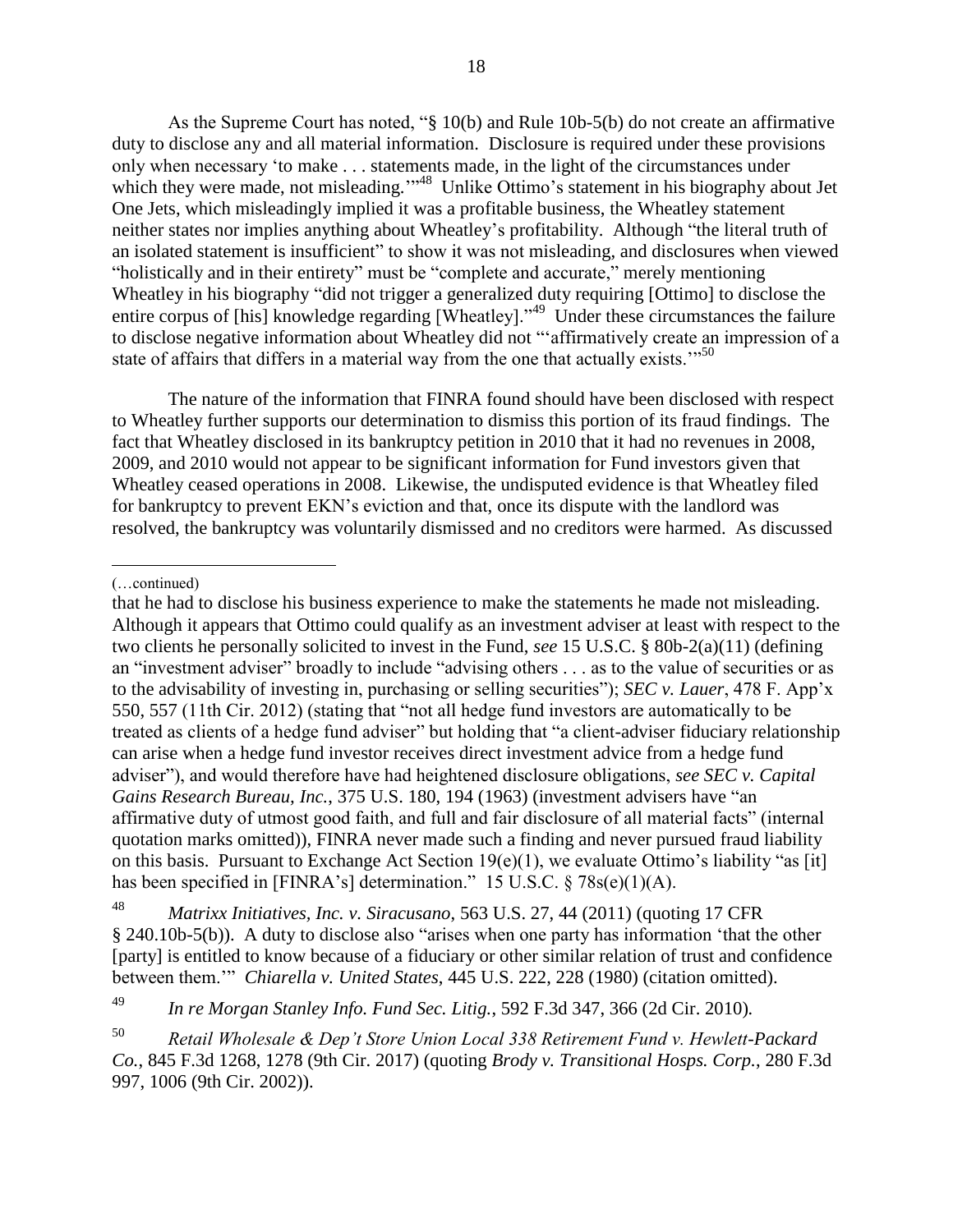above, Ottimo was required to disclose the bankruptcy on his Form U4. In the context of the statements that Ottimo made in his biography in the PPM, however, we do not find that the failure to disclose the bankruptcy constituted a material omission.

#### **C. FINRA's jurisdiction**

Ottimo argues that FINRA lacks jurisdiction to bring an enforcement action based on his conduct as a principal of a private fund adviser. According to Ottimo, only his sales of Fund interests to "two EKN customers as a registered representative" come within the scope of FINRA's jurisdiction to discipline him for the alleged fraud because the "regulation of investment advisers rests with the Commission, not FINRA." But FINRA has jurisdiction to discipline all associated persons of a member firm.<sup>51</sup> And "FINRA is empowered to bring disciplinary actions and impose sanctions to enforce its members' compliance with federal securities laws, SEC regulations, and FINRA's own rules and regulations."<sup>52</sup> Thus, FINRA had the authority to discipline Ottimo for violating the antifraud provisions of the Exchange Act and FINRA rules—regardless of whether he was acting in his role as a registered representative at the time of the misconduct (which he concedes he was in certain respects). Indeed, we have held that FINRA has the authority to discipline associated persons who engage in misconduct in connection with their management of an investment fund where the misconduct is "businessrelated  $\dots$ , even if that management was not of a FINRA member firm."<sup>53</sup>

### **III. Remand**

Under Exchange Act Section  $19(e)(1)$ , if we do not find that the applicant's conduct violated the statutes or rules FINRA found it to have violated, we shall "set aside the sanction imposed . . . and, if appropriate, remand to [FINRA] for further proceedings."<sup>54</sup> Here, FINRA barred Ottimo in all capacities for the fraud violations and assessed, but did not impose, a twoyear suspension in all capacities and \$25,000 fine for the Form U4 violations. Because we reverse a portion of FINRA's fraud findings, we set aside the bar and remand to FINRA for further proceedings. FINRA imposed a single sanction for all of its fraud findings; therefore, it is appropriate for FINRA to determine what sanctions are appropriate for the portion of the fraud

<sup>51</sup> <sup>51</sup> *Stephen Grivas*, Exchange Act Release No. 77470, 2016 WL 1238263, at \*5 n.15 (Mar. 29, 2016) (citing 15 U.S.C. § 78o-3(b) and (h); FINRA By-Laws Articles V and XIII); *see also, e.g.*, *Keilen Dimone Wiley*, Exchange Act Release No. 76558, 2015 WL 7873431, at \*4 (finding that an associated person's "unethical business-related conduct, even while performing insurance-related activities, falls under FINRA's jurisdiction").

<sup>52</sup> *Birkelbach v. SEC*, 751 F.3d 472, 475 (7th Cir. 2014).

<sup>53</sup> *Grivas*, 2016 WL 1238263, at \*5.

 $^{54}$  15 U.S.C. § 78s(e)(1).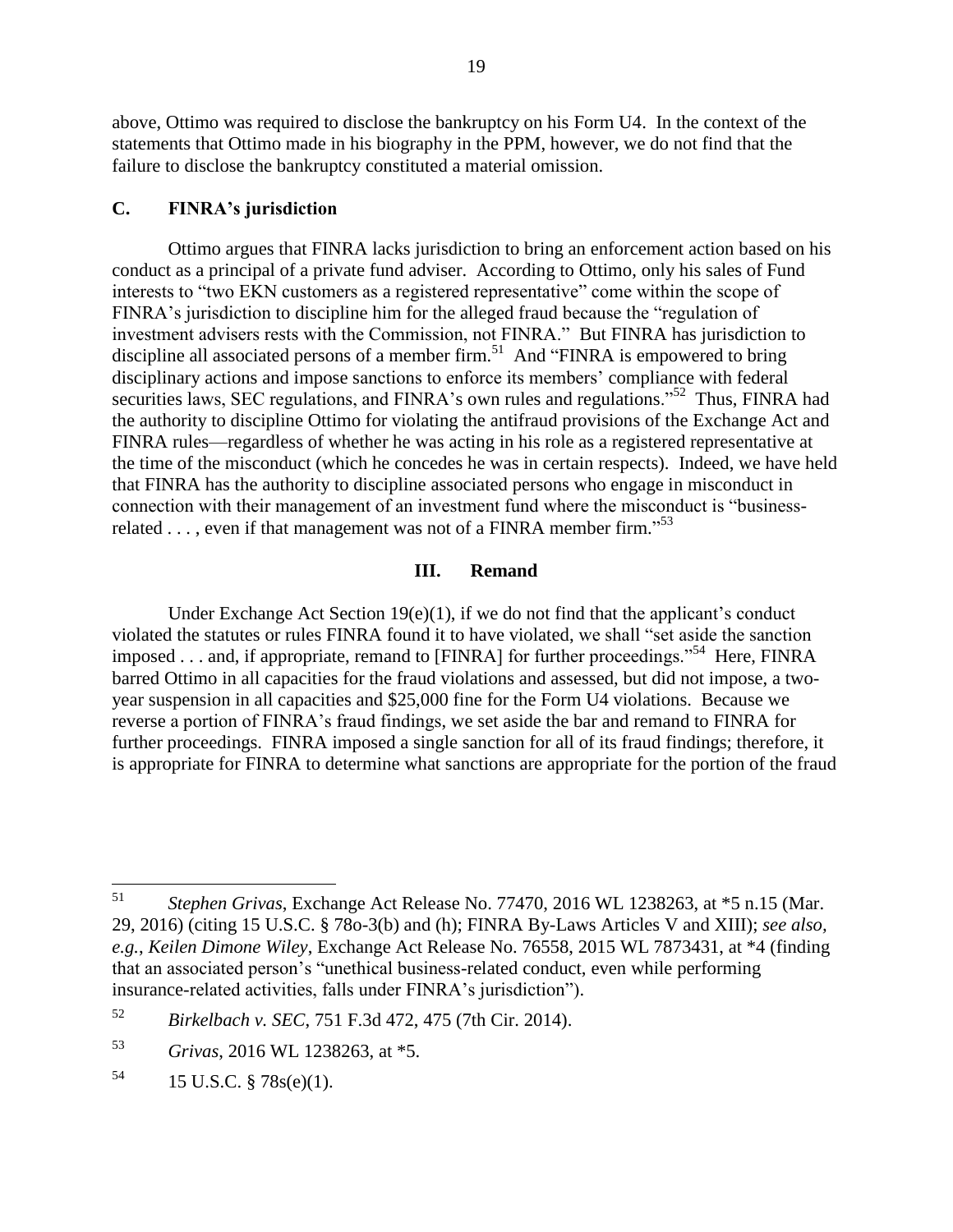violation we sustain.<sup>55</sup> In doing so, FINRA may also revisit its decision not to impose sanctions for the Form U4 violations.<sup>56</sup> We do not suggest any view as to the outcome on remand.

An appropriate order will issue.<sup>57</sup>

By the Commission (Chairman CLAYTON and Commissioners STEIN, PIWOWAR, JACKSON and PEIRCE).

> Brent J. Fields Secretary

<sup>55</sup> <sup>55</sup> *See Mitchell H. Fillett*, Exchange Act Release No. 75054, 2015 WL 3397780, at \*13 (May 27, 2015) ("Because we are setting aside a portion of the fraud violations, we remand the sanctions for these violations to FINRA for reconsideration in light of this dismissal.").

<sup>56</sup> *See Donner*, 2007 WL 516282, at \*18 (Feb. 20, 2007) ("Although . . . NASD did not impose the sanctions for [certain violations] in light of the bar it imposed for [other] violations, on remand NASD should consider whether imposing such sanctions . . . is warranted.").

<sup>&</sup>lt;sup>57</sup> Because our decisional process in this case would not be significantly aided by oral argument, Ottimo's motion for oral argument is denied. Rule of Practice 451, 17 C.F.R. § 201.451. Rule 451 provides that absent exceptional circumstances motions for oral argument with respect to a petition for review of an initial decision of an administrative law judge will be granted. *Id.* Contrary to Ottimo's argument, an application for review of a FINRA disciplinary action is not an appeal of an initial decision by an administrative law judge.